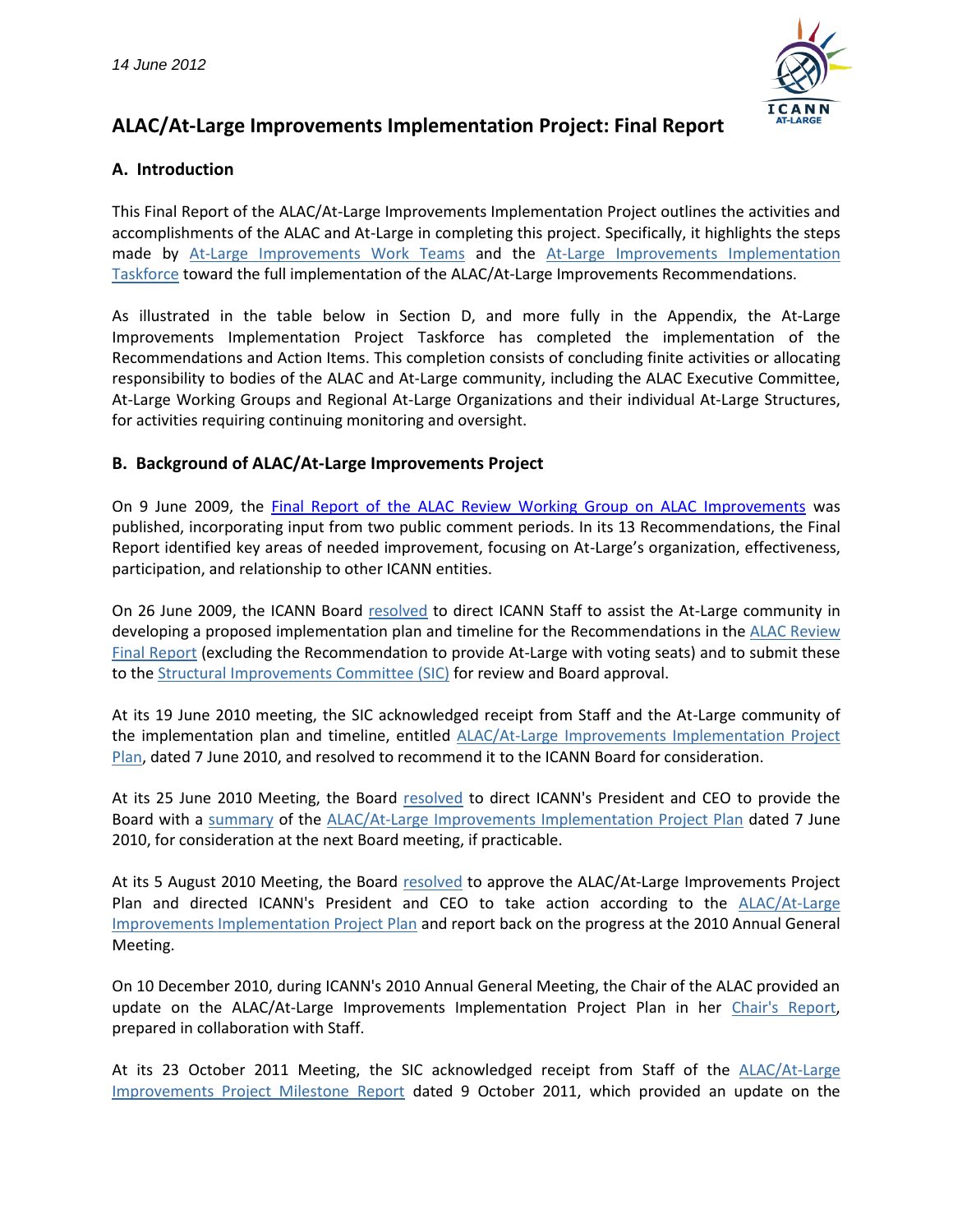

implementation of the Recommendations in the ALAC Review Final Report and transmitted it to the ICANN Board.

During the Board Meeting of October 28, 2011, the Board [resolved](http://www.icann.org/en/minutes/resolutions-28oct11-en.htm#1.6) to acknowledge receipt of the [ALAC/At-Large Improvements Project Milestone Report](https://community.icann.org/download/attachments/28902780/ALAC+Improvements+Project+Milestone+Report_9+Oct+2011+%28w+staff+intro%29.pdf) and recognized the substantial amount of work done thus far by the ALAC and At-Large community toward implementing the ALAC/At-Large Improvements Recommendations.

At the SIC meeting on 11 March 2012 that took place during the 43<sup>rd</sup> ICANN Meeting in San Jose, Costa Rica, the SIC reviewed the [At-Large Improvements Status Update Report](https://community.icann.org/download/attachments/30345801/At-Large+Improvements+Implementation+Project+Status+Report+-+Feb+2012+Final.pdf?version=1&modificationDate=1331851009840) (2 March 2012) and [Appendix](https://community.icann.org/download/attachments/30345801/At-Large+Improvements+Implementation+Project+Status+Update+Appendix+-+Final+March+2012.pdf?version=1&modificationDate=1331851061016) (2 March 2012). These documents showed the current status of the ALAC/At-Large Recommendations as outlined in the [Final Report of the ALAC Review Working Group on ALAC Improvements](http://www.icann.org/en/reviews/alac/final-report-alac-review-09jun09-en.pdf) (9 June 2009) and further defined in the [At-Large Improvements Implementation Project Plan](https://community.icann.org/download/attachments/2950348/ALAC-At-Large+Improvements+Implementation+Project+Plan+%287+June+2010%29.pdf?version=1&modificationDate=1288049481000) (7 June 2010). The Status Update also provided the status of the series of Action Items aimed at implementing each of the Recommendations as developed by the four At-Large Improvements Working Teams between September 2010 and March 2011.

## **C. Activity of the At-Large Improvements Implementation Taskforce between ICANN's 42nd and 44th Meetings**

The At-Large Improvements Implementation Taskforce was established by the ALAC during the  $42^{nd}$ ICANN Meeting in Dakar. This Taskforce consists of [members](https://community.icann.org/display/Improve/At-Large+Improvements+Taskforce+Membership+page) from each of the five At-Large Regional At-Large Organizations.

Between November 2011 and February 2012 the Taskforce held [weekly meetings,](https://community.icann.org/display/Improve/At-Large+Improvements+Project+Taskforce+Meetings) in which it systematically reviewed the remaining Recommendations and Action Items for their implementation identified by the At-Large Improvements Work Teams. The Taskforce assigned the remaining Action Items to already‐existing At‐Large Working Groups and established timelines for their completion.

On 13 March 2012, during the 43<sup>rd</sup> ICANN Meeting that took place in San Jose, Costa Rica, the At-Large Improvements Implementation Taskforce held a [half-day workshop](https://community.icann.org/display/Improve/At-Large+Improvements+Implementation+Taskforce+Workshop+13-03-2012) to discuss remaining implementation activities. On 15 March 2012, members of the SIC met with members of the At-Large Improvements Implementation Taskforce to discuss the Status Update Report and the actions necessary for the completion of the ALAC/At-Large Improvements Project.

Between April and June 2012, the Taskforce held [monthly meetings](https://community.icann.org/display/Improve/At-Large+Improvements+Project+Taskforce+Meetings) to implement outstanding Action Items and ensure all Recommendations were concluded. Activities included informing the ALAC Executive Committee, At-Large Working Groups and Regional At-Large Organizations and their individual At-Large Structures of the tasks that they have been asked to implement or monitor. The ALAC ratified the ALAC/At-Large Vision Statement on 24 May 2012.

The ALAC ratified this ALAC/At-Large Improvements Implementation Project: Final Report on 8 June 2012. The result can be independently verified under: <https://www.bigpulse.com/pollresults?code=2483MVcimBMsGzMUdUeNBraP>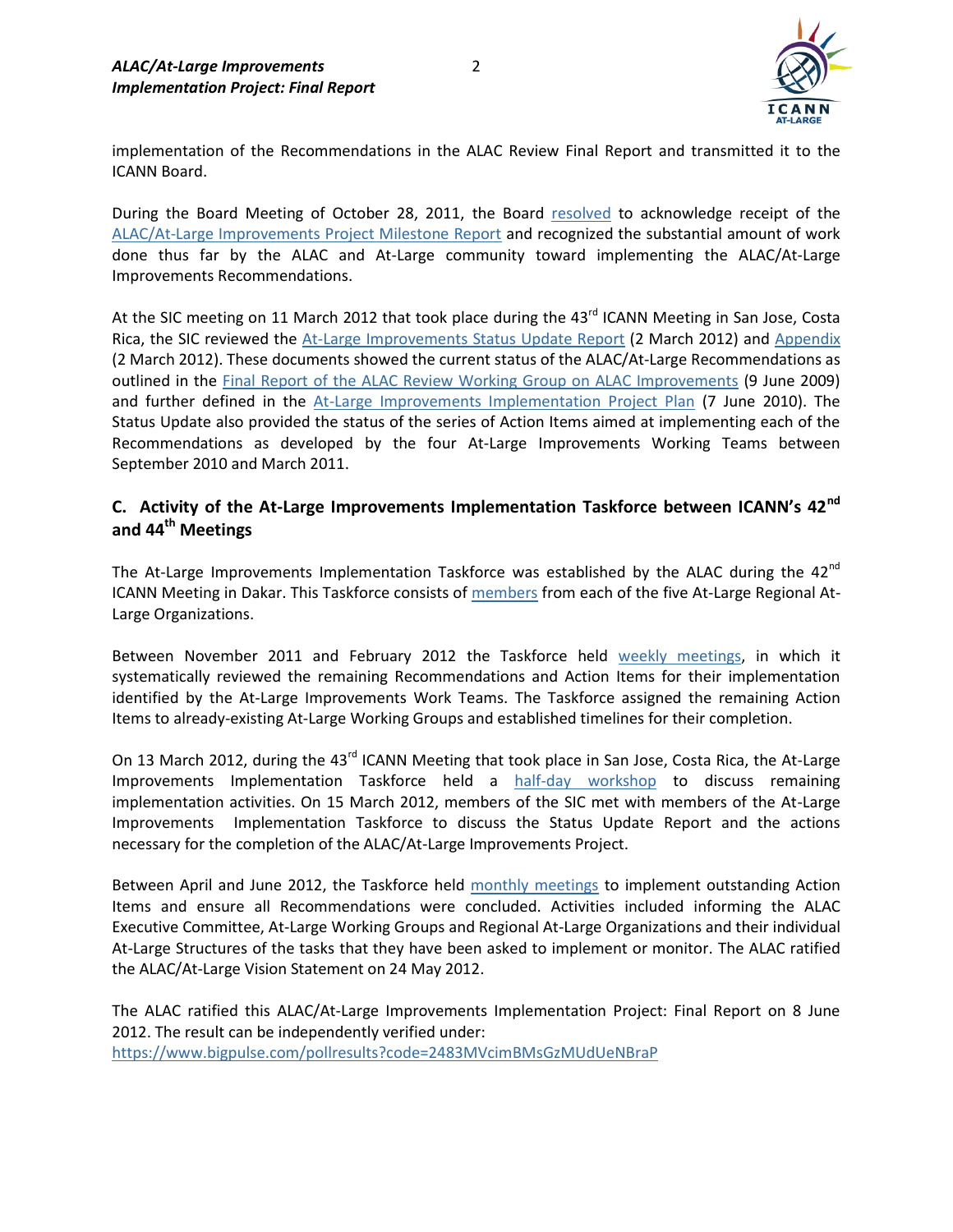

### **D. ALAC/At-Large Improvements Implementation: Status of Recommendations**

| ALAC/At-Large Improvements Implementation: Status of Recommendations |     |     |                                      |      |
|----------------------------------------------------------------------|-----|-----|--------------------------------------|------|
| <b>Recommendation</b>                                                |     |     | <b>Status (% Completed)</b>          |      |
|                                                                      | 25% | 50% | 75%                                  | 100% |
| <b>Rec 1: ICANN Bylaws</b>                                           |     |     |                                      |      |
| <b>Rec 2: Board Member</b>                                           |     |     |                                      |      |
| <b>Rec 3: ALS-RALO-ALAC Structure</b>                                |     |     |                                      |      |
| Rec 4: ALS Education & Engagement <sup>1</sup>                       |     |     |                                      |      |
| Rec 5: Strategic & Operational Plans                                 |     |     |                                      |      |
| <b>Rec 6: Cost Models</b>                                            |     |     |                                      |      |
| <b>Rec 7: Communication Tools</b>                                    |     |     |                                      |      |
| Rec 8: Public Comment Period"                                        |     |     | https://community.icann.org/x/DYD7AQ |      |
| Rec 9: Translation Processes"                                        |     |     |                                      |      |
| Rec 10: Home of Individual Internet Users                            |     |     |                                      |      |
| Rec 11: Board Statement Regarding Rec. 10                            |     |     |                                      |      |
| <b>Rec 12: Input from Consumer Representatives</b>                   |     |     |                                      |      |
| Rec 13: Policy Advice Mechanisms <sup>iv</sup>                       |     |     |                                      |      |

i Allocated to the ALAC Chair, the Executive Committee, and the Director for At-Large.

 $\overline{a}$ 

The Director for At-Large has consulted with the ICANN Staff responsible for the implementation of the Public Comment Enhancements regarding Recommendation 8 of the ALAC/At-Large Improvements Implementation Project. Following discussion between the Director for At-Large, the ALAC Chair and the Chair of the ALAC/At-Large Improvements Taskforce, the ALAC confirmed its understanding that the guidelines for Public Comments recognize flexibility in extending the Public Comment period beyond the minimum requirements. The ALAC may, on a case-by-case basis, request extensions of 5, 10, 15, 21 or 30 days (in exceptional circumstances). Such requests will be made directly to the Staff person responsible for the specific Public Comment period thereby notifying them that the ALAC intends to submit a comment. The ALAC further requests that a Staff response to such requests for an extension to a Public Comment period be granted or denied in an expeditious manner. If the request is denied, the ALAC may use its right to submit advice to the ICANN Board as per the [ICANN Bylaws.](http://www.icann.org/en/about/governance/bylaws) We note that the [ATRT implementation process includes the following relevant text:](http://www.icann.org/en/about/aoc-review/atrt/final-recommendations-31dec10-en.pdf)

*<sup>16.</sup> Public notice and comment processes should provide for both a distinct "Comment" cycle and a "Reply Comment" cycle that allows community respondents to address and rebut arguments raised in opposing parties' comments.*

*<sup>17.</sup> As part of implementing recommendations 15 and 16, timelines for public notice and comment should be reviewed and adjusted to provide adequate opportunity for meaningful and timely comment. Comment and Reply Comment periods should be of a fixed duration.*

The ALAC and its Improvements Taskforce established that the ALAC Chair, the ALAC Executive Committee and the Director for At-Large will continue to monitor this issue and will provide input to the Senior Director for Participation and Engagement and the Board PPC.

III Allocated to the Executive Committee.

iv Allocated to the ALAC/At-Large Policy Review Committee standing committee.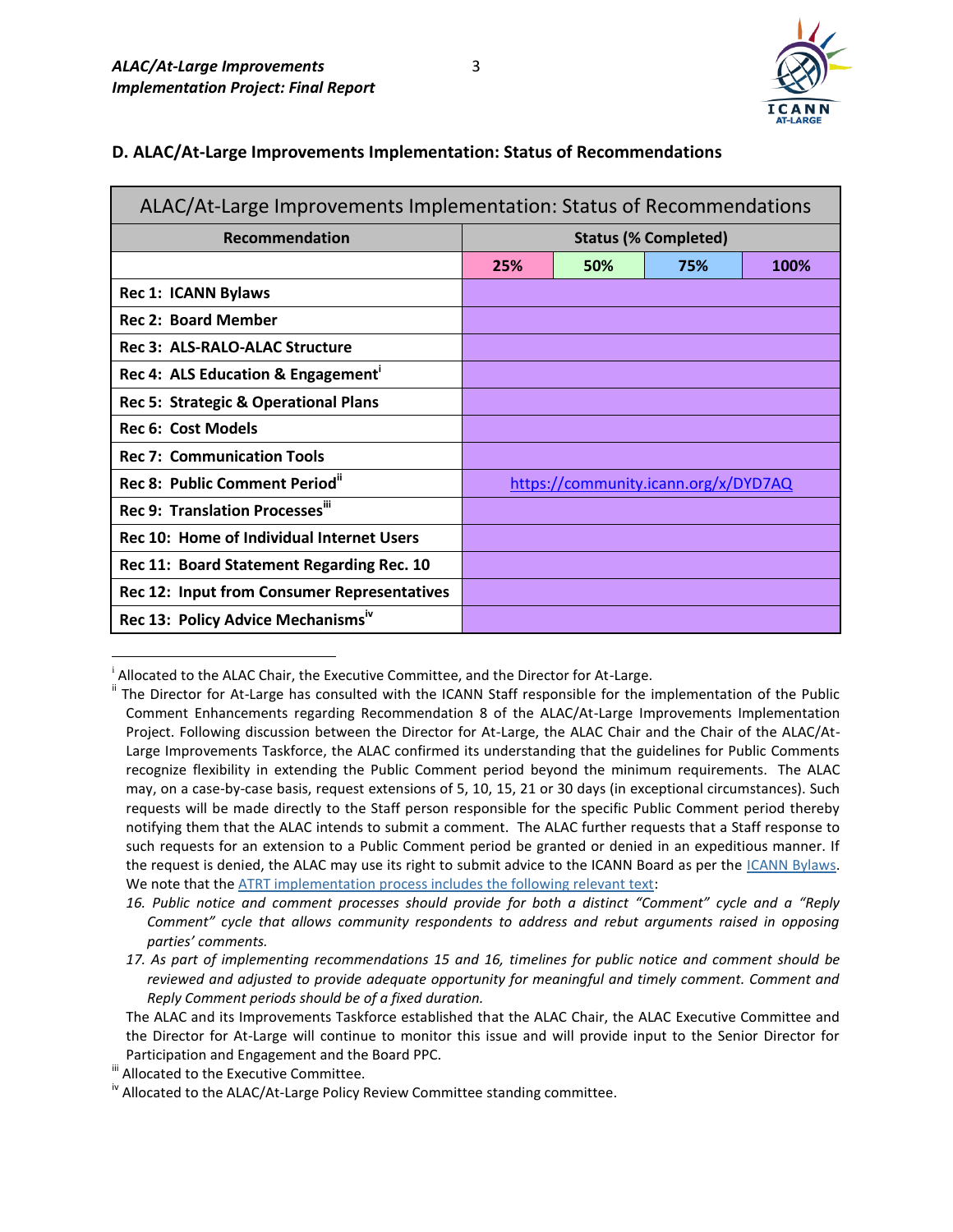

### **Monitoring of On-Going Activities**

The monitoring of ALAC/At-Large Implementation Project activities identified as on-going have been transferred to the ALAC, bodies of the ALAC or the At-Large community, or the Director for At-Large. A system similar to the ICANN Affirmation of Commitments Responsibilities Inventory Tracking and [Brainstorming Interactive Chart](http://aoctracking.icann.org/) will be developed for this purpose.

#### **At-Large Improvements Implementation Taskforce Activities and Metrics**

The [membership](https://community.icann.org/display/Improve/At-Large+Improvements+Taskforce+Membership+page) of the At-Large Improvements Implementation Taskforce consisted of a globally diverse group of ten At-Large members, two from each of the five At-Large Regional Organizations. Cheryl Langdon-Orr served as the Chair of the At-Large Improvements Implementation Taskforce. Between November 2011 and March 2012, the Taskforce met weekly followed by monthly calls between April and June 2012. As recommended by the ALAC/At-Large Improvements Implementation project, [metrics](https://community.icann.org/display/Improve/At-Large+Improvement+Implementation+Taskforce+Member+Metrics) have been prepared for purposes of tracking of member participation in the regular calls of the At-Large Improvements Implementation Taskforce.

#### **Appendix**

The [Appendix,](https://community.icann.org/display/Improve/At-Large+Improvements+Recommendations+Workspace) which forms an integral part of this Final Report, includes tables of each of the 13 Recommendations as outlined in the [Final Report of the ALAC Review Working Group on ALAC](http://www.icann.org/en/reviews/alac/final-report-alac-review-09jun09-en.pdf)  [Improvements](http://www.icann.org/en/reviews/alac/final-report-alac-review-09jun09-en.pdf) (9 June 2009) and further defined in the [At-Large Improvements Implementation Project](https://community.icann.org/download/attachments/2950348/ALAC-At-Large+Improvements+Implementation+Project+Plan+%287+June+2010%29.pdf?version=1&modificationDate=1288049481000)  [Plan](https://community.icann.org/download/attachments/2950348/ALAC-At-Large+Improvements+Implementation+Project+Plan+%287+June+2010%29.pdf?version=1&modificationDate=1288049481000) (7 June 2010). The Recommendations are listed individually in the order of the ALAC Review Final Report recommendations.

Each Recommendation table consists of the following information:

- The number of the Recommendation;
- A summary of the Recommendations within the ALAC Review Final Report;
- The Action Items developed by each of the At-Large Improvements Working Team in order to implement that specific Recommendation;
- The status of each Recommendation and Action Item that is, whether they have been completed are require on-going monitoring by bodies of the ALAC and At‐Large;
- Notes that further clarify how the Recommendation or Action Item has been implemented and any on-going action required.

The [Appendix](https://community.icann.org/display/Improve/At-Large+Improvements+Recommendations+Workspace) has been designed to be primarily wiki-based. However, the tables have also been included in this document.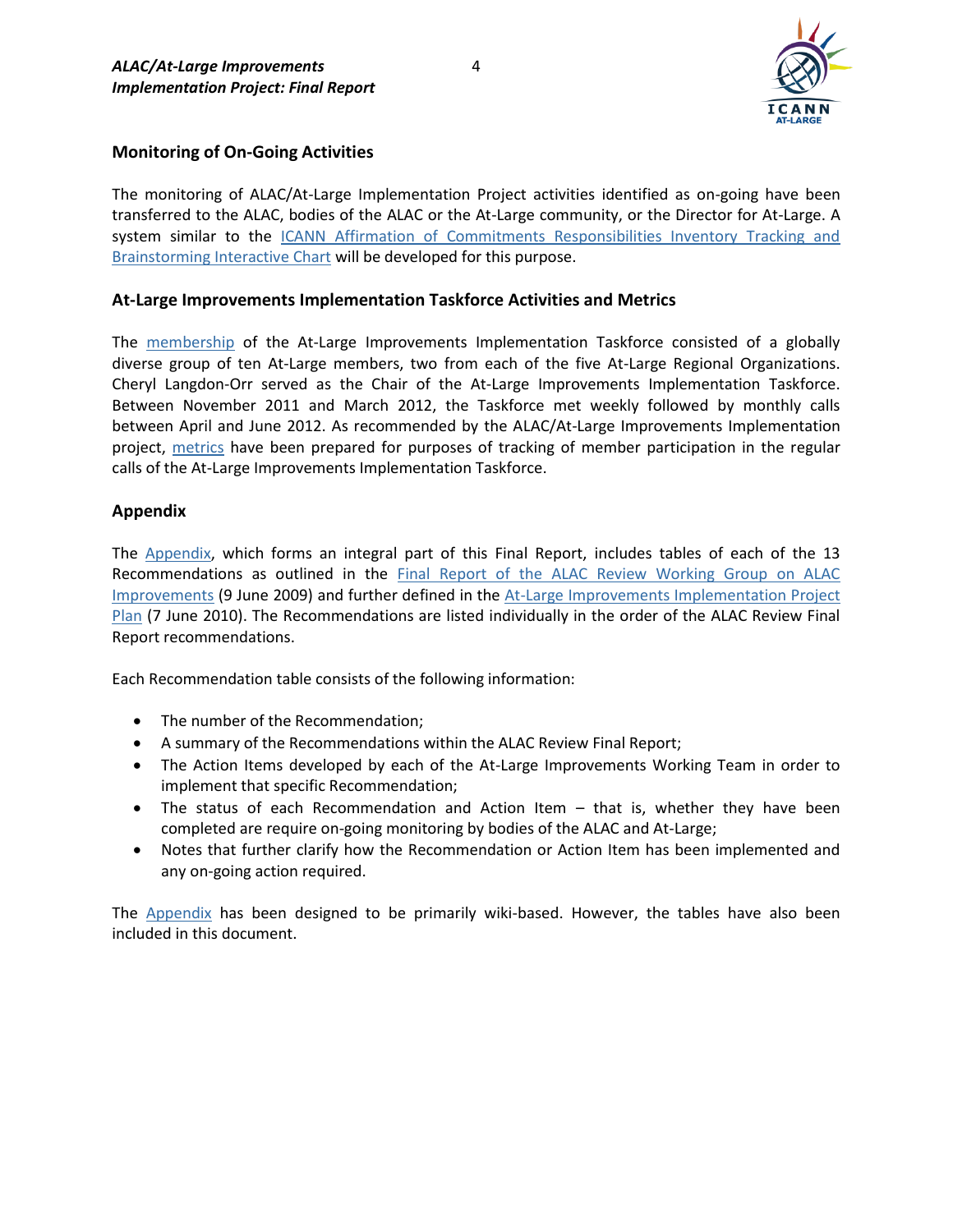

| Rec. | Sub-<br><b>Task</b> | <b>Implementation Task</b>                                                                                                          | <b>Status</b> | <b>Notes</b>                                                                                                                                                                                                                                                                                                                                                                                                                                                                                                                                                                                                                                                                                                                                                                                                                                                                                                               |
|------|---------------------|-------------------------------------------------------------------------------------------------------------------------------------|---------------|----------------------------------------------------------------------------------------------------------------------------------------------------------------------------------------------------------------------------------------------------------------------------------------------------------------------------------------------------------------------------------------------------------------------------------------------------------------------------------------------------------------------------------------------------------------------------------------------------------------------------------------------------------------------------------------------------------------------------------------------------------------------------------------------------------------------------------------------------------------------------------------------------------------------------|
| 1.1  |                     | <b>Amend Bylaws</b><br>Article XI.s2(4)(a) to<br>clarify purposes, as<br>proposed.                                                  | Complete      |                                                                                                                                                                                                                                                                                                                                                                                                                                                                                                                                                                                                                                                                                                                                                                                                                                                                                                                            |
|      | 1.1(a)              | Submit to the Board<br>the following revision<br>to ICANN Bylaws<br>XI.2.4.a, drafted in<br>collaboration with<br>Legal:            | Complete      | The At-Large Advisory Committee (ALAC) is the<br>primary organizational home within ICANN for<br>individual Internet users. The role of the ALAC shall<br>be to consider and provide advice on the activities<br>of ICANN, insofar as they relate to the interests of<br>the individual Internet users. This includes policies<br>created through ICANN's Supporting Organizations,<br>as well as the many other issues for which<br>community input and advice is appropriate. The<br>ALAC, which plays an important role in ICANN's<br>accountability mechanisms, also coordinates some<br>of ICANN's outreach to individual Internet users.<br>See: ICANN Bylaws VI.2.1.e<br>See: ICANN Public Comment - Proposed Bylaws<br>Amendment to Add Voting Director from the At-<br>Large Community to the ICANN Board of Directors<br>See: ICANN Public Comment - Proposed ICANN<br><b>Bylaw Revisions Regarding the ALAC</b> |
|      | 1.1(b)              | Submit to the Board<br>the following<br>revisions to <b>ICANN</b><br>Bylaws XI.2.4.j,<br>drafted in<br>collaboration with<br>Legal: | Complete      | The ALAC is also responsible, working in<br>conjunction with the RALOs, for coordinating the<br>following activities:<br>1. Making a selection by the At-Large Community<br>to fill Seat 15 on the Board. Notification of the At-<br>Large Community's selection shall be given by the<br>ALAC Chair in writing to the ICANN Secretary,<br>consistent with Article VI, Sections 8(4) and 12(1).<br>2. Keeping the community of individual Internet<br>users informed about the significant news from<br>ICANN;<br>3. Distributing (through posting or otherwise) an<br>updated agenda, news about ICANN, and<br>information about items in the ICANN policy-<br>development process;<br>4. Promoting outreach activities in the community<br>of individual Internet users;<br>5. Developing and maintaining on-going                                                                                                       |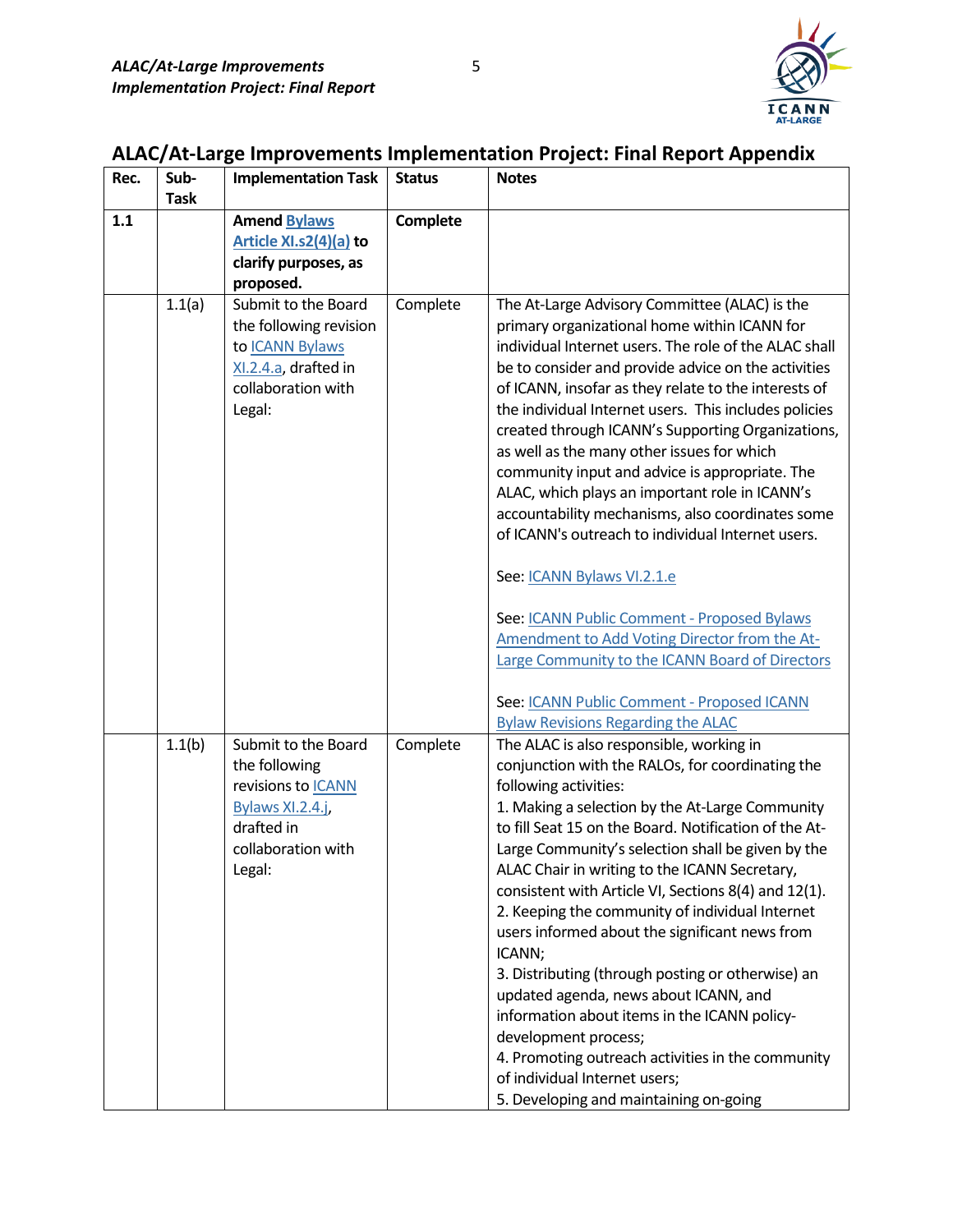

|     |                           |          | information and education programs, regarding                                |
|-----|---------------------------|----------|------------------------------------------------------------------------------|
|     |                           |          | ICANN and its work;                                                          |
|     |                           |          | 6. Establishing an outreach strategy about ICANN                             |
|     |                           |          | issues in each RALO's Region;                                                |
|     |                           |          | 7. Participating in the ICANN policy development                             |
|     |                           |          | processes and providing input and advice that                                |
|     |                           |          | accurately reflects the views of individual Internet                         |
|     |                           |          | users;                                                                       |
|     |                           |          | 8. Making public, and analyzing, ICANN's proposed                            |
|     |                           |          | policies and its decisions and their (potential)                             |
|     |                           |          | regional impact and (potential) effect on individuals                        |
|     |                           |          | in the region;                                                               |
|     |                           |          | 9. Offering Internet-based mechanisms that enable                            |
|     |                           |          | discussions among members of At-Large structures;                            |
|     |                           |          | and                                                                          |
|     |                           |          | 10. Establishing mechanisms and processes that                               |
|     |                           |          | enable two-way communication between                                         |
|     |                           |          | members of At-Large Structures and those involved                            |
|     |                           |          | in ICANN decision-making, so interested individuals                          |
|     |                           |          | can share their views on pending ICANN issues.                               |
| 1.2 | <b>Review proposed</b>    | Complete | See: <b>ICANN Accountability &amp; Transparency</b>                          |
|     | IIC/post-JPA              |          |                                                                              |
|     | accountability            |          |                                                                              |
|     | mechanisms to             |          |                                                                              |
|     | ensure congruence         |          |                                                                              |
|     | with the noted            |          |                                                                              |
|     | recommendations.          |          |                                                                              |
| 1.3 | <b>ALAC</b> engagement in | Complete | See: Review of the At-Large Advisory Committee -                             |
|     | <b>ICANN Structural</b>   |          | <b>Final Report of the ALAC Review Working Group</b>                         |
|     | <b>Improvements</b>       |          | on ALAC Improvements                                                         |
|     | Program.                  |          |                                                                              |
|     |                           |          | The ALAC has a continuing purpose in the ICANN                               |
|     |                           |          | structure. This continuing purpose has four key                              |
|     |                           |          | elements:                                                                    |
|     |                           |          | • Providing advice on policy;<br>• Providing input into ICANN operations and |
|     |                           |          | structure;                                                                   |
|     |                           |          | • Part of ICANN's accountability mechanisms;                                 |
|     |                           |          | • An organizing mechanism for some of ICANN's                                |
|     |                           |          | outreach; and                                                                |
|     |                           |          | • The section of the <b>ICANN Bylaws</b> that deals with                     |
|     |                           |          | the ALAC should be changed to reflect this                                   |
|     |                           |          | purpose.                                                                     |
| 1.4 | <b>Extend the term of</b> | Complete | This function will be adopted from June 2012 on,                             |
|     |                           |          |                                                                              |
|     | the ALAC Chair to         |          | once the Rules of Procedure Review WG has                                    |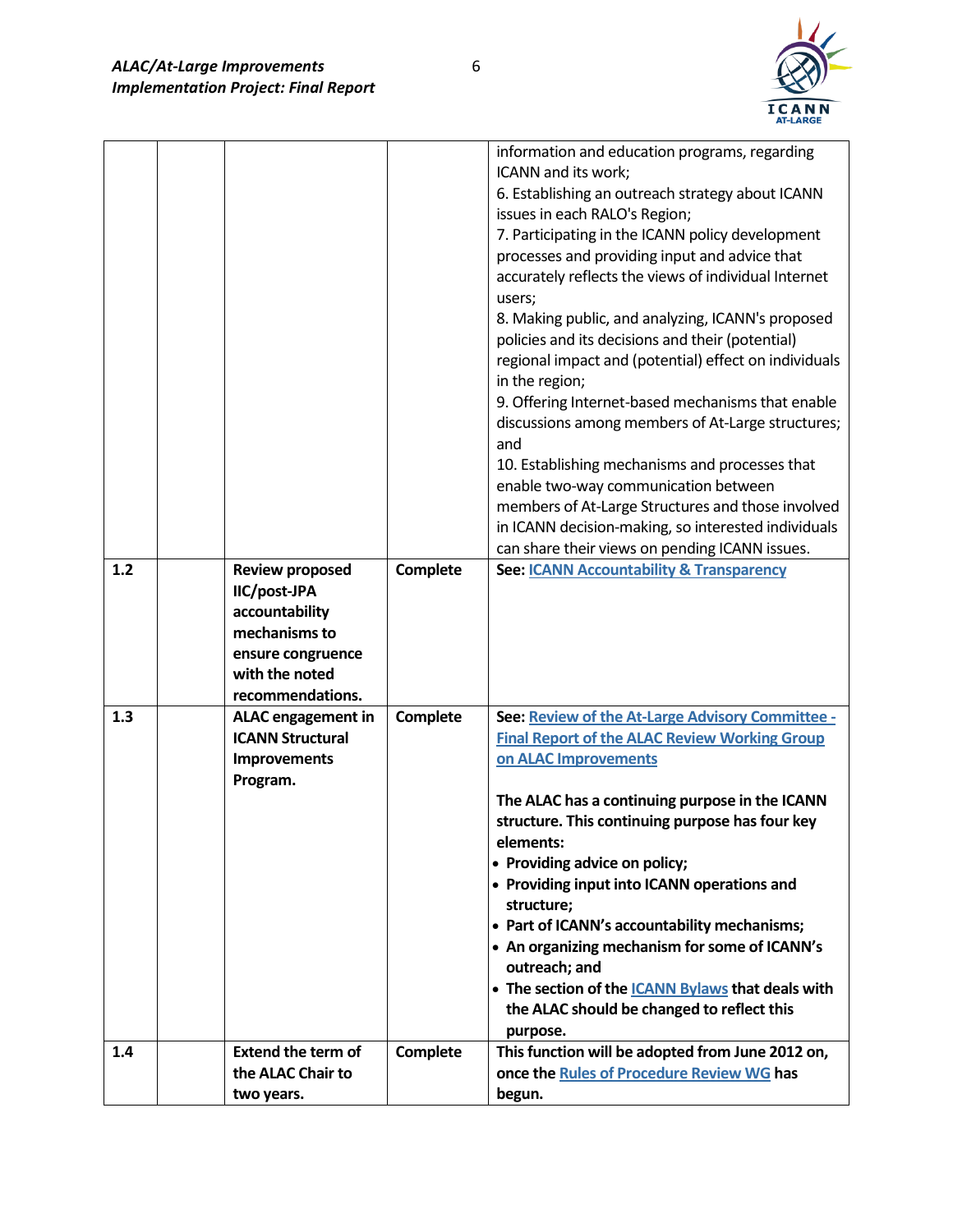

|     | 1.4(a) | This review should           | Complete        | As noted above, any change of the term length of      |
|-----|--------|------------------------------|-----------------|-------------------------------------------------------|
|     |        | include consideration        |                 | the ALAC Chair, as suggest by Recommendation          |
|     |        | of the role, selection       |                 | 1.4, would require a change to the ALAC's Rules       |
|     |        | process and term             |                 | of Procedures.                                        |
|     |        | length of the ALAC           |                 |                                                       |
|     |        | Chair & Vice Chairs.         |                 |                                                       |
| 2.1 |        | Identify all the steps       | Complete        | See: At-Large Director Candidate 2013 Workspace       |
|     |        | required to                  |                 |                                                       |
|     |        | implement the                |                 | At-Large selected ICANN Board member has been         |
|     |        | addition of one              |                 | completed as Seat 15 is now occupied by an At-        |
|     |        | voting member                |                 | Large selected voting Director. However, the ALAC     |
|     |        | appointed from the           |                 | and its Taskforce have determined that the ALAC       |
|     |        | <b>At-Large Community</b>    |                 | <b>ABSdt and the ALAC BCEC will need to reconvene</b> |
|     |        | to the ICANN Board.          |                 | for future appointments on this issue.                |
| 2.2 |        | <b>Submit the final</b>      | Complete        | See: 2.1 Notes section                                |
|     |        | selection process to         |                 |                                                       |
|     |        | the Board via the SIC        |                 |                                                       |
|     |        | for approval.                |                 |                                                       |
| 2.3 |        | Implement or                 | Complete        | See: 2.1 Notes section                                |
|     |        | confirm related              |                 |                                                       |
|     |        | <b>Bylaw changes.</b>        |                 |                                                       |
| 2.4 |        | Once approved,               | <b>Complete</b> | See: 2.1 Notes section                                |
|     |        | begin selection              |                 |                                                       |
|     |        | process, in a careful        |                 |                                                       |
|     |        | and systematic               |                 |                                                       |
|     |        | manner, within the           |                 |                                                       |
|     |        | At-Large                     |                 |                                                       |
|     |        | Community.                   |                 |                                                       |
| 2.5 |        | <b>Endorsement of</b>        | Complete        | See: 2.1 Notes section                                |
|     |        | selection choice by          |                 |                                                       |
|     |        | the ALAC.                    |                 |                                                       |
| 2.6 |        | <b>Approval of selection</b> | Complete        | See: 2.1 Notes section                                |
|     |        | choice by ICANN              |                 |                                                       |
|     |        | <b>Board and seating of</b>  |                 |                                                       |
|     |        | Board member.                |                 |                                                       |
| 2.7 |        | <b>Consider options</b>      | Complete        | See: 2.1 Notes section                                |
|     |        | regarding the                |                 |                                                       |
|     |        | <b>At-Large Liaison to</b>   |                 |                                                       |
|     |        | Board vis-à-vis a new        |                 |                                                       |
|     |        | Director.                    |                 |                                                       |
| 3.1 |        | <b>Ensure existing</b>       | <b>Complete</b> |                                                       |
|     |        | structure does not           |                 |                                                       |
|     |        | present obstacles to         |                 |                                                       |
|     |        | community                    |                 |                                                       |
|     |        | operation and                |                 |                                                       |
|     |        | development.                 |                 |                                                       |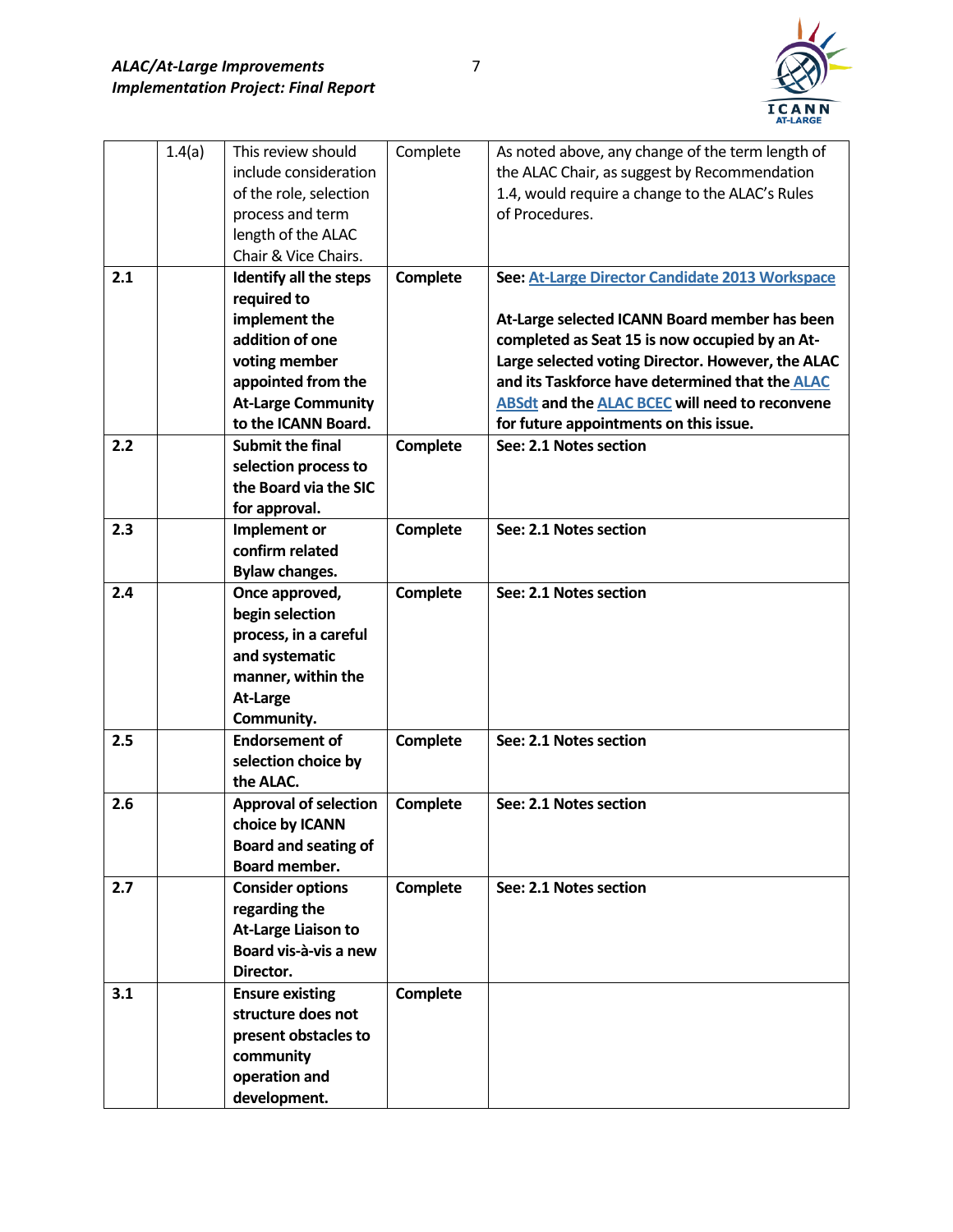

|     | 3.1(a) | Establish a Working            | Complete        | Allocated to the Policy Staff in support of the ALAC,     |
|-----|--------|--------------------------------|-----------------|-----------------------------------------------------------|
|     |        | Group (WG) to                  |                 | the ALAC, and Regional Leadership.                        |
|     |        | ensure that the At-            |                 |                                                           |
|     |        | Large information              |                 |                                                           |
|     |        | already available is           |                 |                                                           |
|     |        | organized properly             |                 |                                                           |
|     |        | and easily accessible          |                 |                                                           |
|     |        | by end users.                  |                 |                                                           |
|     | 3.1(b) | Introduce to the               | Complete        | Allocated to the At-Large Technology Taskforce.           |
|     |        | ALSes selected                 |                 |                                                           |
|     |        | information-                   |                 |                                                           |
|     |        | dissemination,                 |                 |                                                           |
|     |        | communication and              |                 |                                                           |
|     |        | collaboration tools            |                 |                                                           |
|     |        | (such as Posterous,            |                 |                                                           |
|     |        | Twitter Tweets,                |                 |                                                           |
|     |        | mobile-device                  |                 |                                                           |
|     |        | compatibility) and             |                 |                                                           |
|     |        | provide training.              |                 |                                                           |
|     | 3.1(c) | Promote further use            | Complete        | Allocated to the Policy Staff in support of the ALAC,     |
|     |        | of the At-Large                |                 | the ALAC, and Regional Leadership.                        |
|     |        | Calendar to ALSes.             |                 |                                                           |
|     | 3.1(d) | Create and distribute          | Complete        | See: ICANN's e-learning page.                             |
|     |        | a brief orientation/           |                 |                                                           |
|     |        | instruction package            |                 | Additionally, the ALS Starter Kit already includes        |
|     |        | about information              |                 | some of this information. Please click one of the         |
|     |        | dissemination,                 |                 | links below to download the ALS Starter Kit in one        |
|     |        | communication, &               |                 | of the six UN Languages.                                  |
|     |        | collaboration tools            |                 | <u>English, Español, Français, Русский, 中文, المحرب ية</u> |
|     |        | introduced to ALSes.           |                 |                                                           |
| 4.1 |        | <b>External Education.</b>     | <b>Complete</b> | Allocated to the Policy Staff in support of the           |
|     |        |                                |                 | ALAC, the ALAC, Regional Leadership, ALSes, and           |
|     |        |                                |                 | other relevant parties to ensure that the system is       |
|     |        |                                |                 | interactive with ICANN wide activities.                   |
|     | 4.1(a) | <b>Establish the ICANN</b>     | Complete        | See: At-Large ICANN Academy Expanded Working              |
|     |        | Academy, an annual             |                 | <b>Group Workspace</b>                                    |
|     |        | training program for           |                 |                                                           |
|     |        | new At-Large ALS               |                 | The intent is to establish a Pilot Program during the     |
|     |        | members, modeled               |                 | ICANN Meeting in Toronto in October 2012.                 |
|     |        | after aspects of the           |                 |                                                           |
|     |        | <b>ICANN Fellowship</b>        |                 |                                                           |
|     |        | and Diplo                      |                 |                                                           |
| 4.2 |        | Foundation.<br><b>Internal</b> | Complete        |                                                           |
|     |        | Engagement.                    |                 |                                                           |
|     |        |                                |                 |                                                           |
|     |        |                                |                 |                                                           |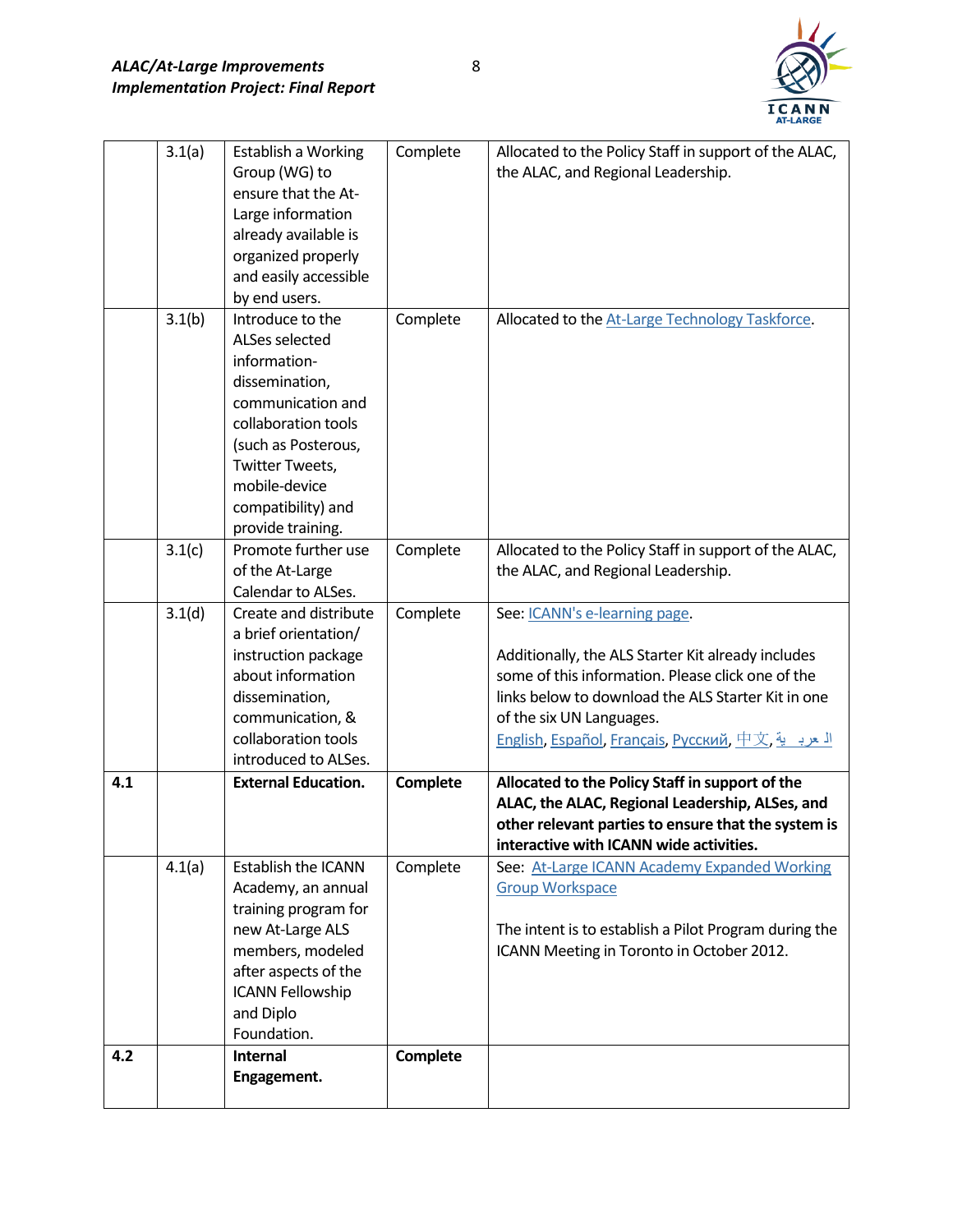

|     | 4.2(a) | Establish an                | Complete | See: LACRALO Capacity Building Budget Request                                       |
|-----|--------|-----------------------------|----------|-------------------------------------------------------------------------------------|
|     |        | engagement program          |          |                                                                                     |
|     |        | for existing At-Large       |          | See: AFRALO Dakar Events                                                            |
|     |        | ALS members, to be          |          | See: LACRALO San Jose Events                                                        |
|     |        | conducted year-             |          | Allocated to the ALAC Chair, the Executive                                          |
|     |        | round and modeled           |          | Committee, and the Director for At-Large.                                           |
|     |        | after certain aspects       |          | The intent is for this program to start (be funded                                  |
|     |        | of the Diplo                |          | for) FY2012.                                                                        |
|     |        | Foundation                  |          |                                                                                     |
|     |        | (specifically, this is      |          |                                                                                     |
|     |        | the At-Large Capacity       |          |                                                                                     |
|     |        | Building Program).          |          |                                                                                     |
|     | 4.2(b) | Make available              | Complete | See: RALO Confluence Pages                                                          |
|     |        | Confluence pages for        |          | • AFRALO ALS Confluence pages                                                       |
|     |        | communication with          |          | <b>APRALO ALS Confluence pages</b>                                                  |
|     |        | ICANN.                      |          | • EURALO ALS Confluence pages                                                       |
|     |        |                             |          | • LACRALO ALS confluence pages                                                      |
|     |        |                             |          | • NARALO ALS confluence pages                                                       |
|     | 4.2(c) | Make available to           | Complete | See: RALO Adobe Connect Rooms                                                       |
|     |        | ALSes the use of an         |          | • AFRALO ALS Adobe Connect Room                                                     |
|     |        | <b>Adobe Connect</b>        |          | • APRALO ALS Adobe Connect Room                                                     |
|     |        | Room.                       |          | • EURALO ALS Adobe Connect Room                                                     |
|     |        |                             |          | • LACRALO ALS Adobe Connect Room                                                    |
|     |        |                             |          |                                                                                     |
|     |        |                             |          | • NARALO ALS Adobe Connect Room                                                     |
| 4.3 |        | <b>External outreach</b>    | Complete |                                                                                     |
|     |        | and recruitment.            |          |                                                                                     |
|     | 4.3(a) | Request that selected       | Complete | The ALAC made this request in FY11, FY12, and                                       |
|     |        | At-Large members be         |          | FY13. FY11 and FY12 requests were not accepted;                                     |
|     |        | funded to attend            |          | FY13 request is still being evaluated.                                              |
|     |        | non-ICANN meetings          |          |                                                                                     |
|     |        | (e.g., the IGF, the         |          | This request is supported by the fact that At-Large                                 |
|     |        | <b>Consumer Electronics</b> |          | should constitute an essential part of ICANN's                                      |
|     |        | Show (CES), etc.).          |          | global outreach process.                                                            |
|     | 4.3(b) | Request that the            | Complete | In accepting such invitations, the ALAC should be                                   |
|     |        | ALAC be invited and         |          | given the option to send At-Large members as                                        |
|     |        | funded to participate       |          | representatives who are located within the region                                   |
|     |        | in all outreach             |          | of the specific outreach event. This request is                                     |
|     |        | programs launched           |          | supported by the fact that At-Large should                                          |
|     |        | by ICANN.                   |          | constitute an essential part of ICANN's global                                      |
|     |        |                             |          | outreach process.                                                                   |
|     | 4.3(c) | The aim of the At-          | Complete | Allocated to the At-Large Outreach Sub-                                             |
|     |        | Large is to have at         |          | Committee. To accomplish this task, the At-Large                                    |
|     |        | least one ALS in every      |          | will use outreach items such as teleconferences,                                    |
|     |        | country.                    |          | webinars, promotional materials; and invitations to<br>various meetings and events. |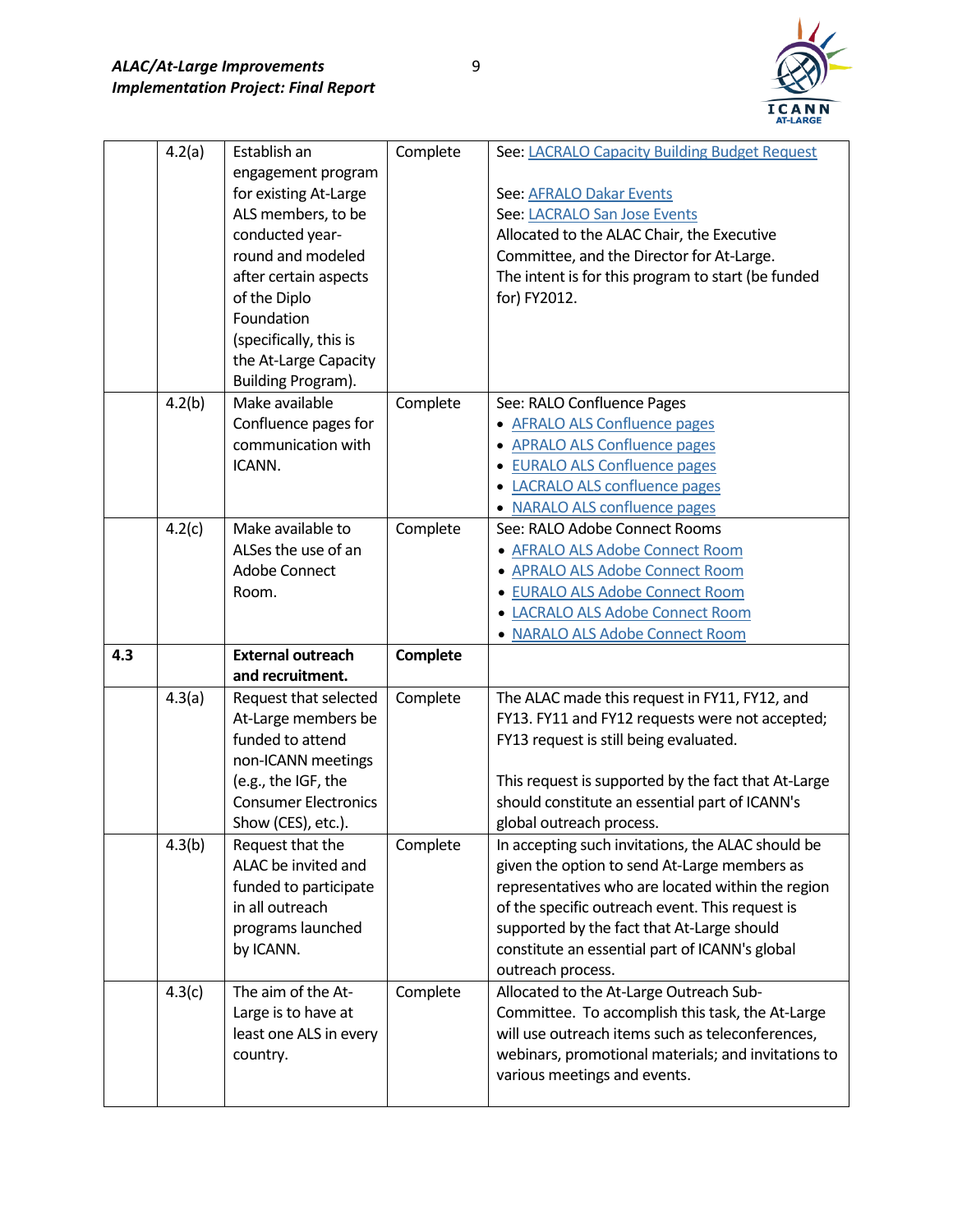

|     | 4.3(d) | Recommend that<br>each RALO start an<br>individual member<br>program.                                                                                                                               | Complete                   | Allocated to the Director for At-Large and the RALO<br>Leaders.                                                                                                                                                                                                                                                                                                                                                                                                                                                                            |
|-----|--------|-----------------------------------------------------------------------------------------------------------------------------------------------------------------------------------------------------|----------------------------|--------------------------------------------------------------------------------------------------------------------------------------------------------------------------------------------------------------------------------------------------------------------------------------------------------------------------------------------------------------------------------------------------------------------------------------------------------------------------------------------------------------------------------------------|
|     | 4.3(e) | Continue<br>collaborating with<br><b>ICANN</b><br>Communications on<br>Beginner's Guides<br>devoted to topics<br>relevant to At-Large.                                                              | Complete<br>and ongoing    | See: <i>ICANN's e-learning page</i><br>Allocated to the ICANN Communications<br>Department, ALAC Chair, Executive Committee,<br>Director for At-Large, and RALO leaders.<br>The goal should be to produce one Guide for each<br>ICANN Public Meeting.<br>In close collaboration with ICANN Communications,<br>At-Large has already co-produced a Beginner's<br><b>Guide to Domain Names and Beginner's Guide to</b><br>Internet Protocol (IP) Addresses.<br>Future Beginner's Guides include "Participating in<br>ICANN" and "CyberSavvy." |
|     | 4.3(f) | Recommend to the<br>RALOs that they<br>formalize their<br>outreach/"inreach"<br>role in whatever way<br>each finds<br>appropriate (e.g., by<br>including in their<br>Rules of Procedure).           | Complete<br>and ongoing    | Allocated to the Director for At-Large and the RALO<br>Leaders.                                                                                                                                                                                                                                                                                                                                                                                                                                                                            |
| 4.4 |        | <b>Explore whether</b><br>additional measures<br>need be taken to<br>involve individual<br>Internet users in<br>At-Large work,<br>where they wish to<br>contribute in their<br>personal capacities. | Complete                   | Allocated to the Policy Staff in support of the<br><b>ALAC, At-Large Rules of Procedure Working</b><br><b>Group, Regional Leadership, RALOs, and other</b><br>relevant parties to ensure that the system is<br>interactive with ICANN wide activities.                                                                                                                                                                                                                                                                                     |
| 4.5 |        | Internal leadership<br>engagement and<br>development.                                                                                                                                               | Complete<br>and<br>ongoing |                                                                                                                                                                                                                                                                                                                                                                                                                                                                                                                                            |
|     | 4.5(a) | Increase significantly<br>the ALAC's creation<br>of "inreach"                                                                                                                                       | Complete                   | For purposes of encouraging continued<br>engagement of ALSes, this task has been allocated<br>to the standing committee of the ALAC on Inreach                                                                                                                                                                                                                                                                                                                                                                                             |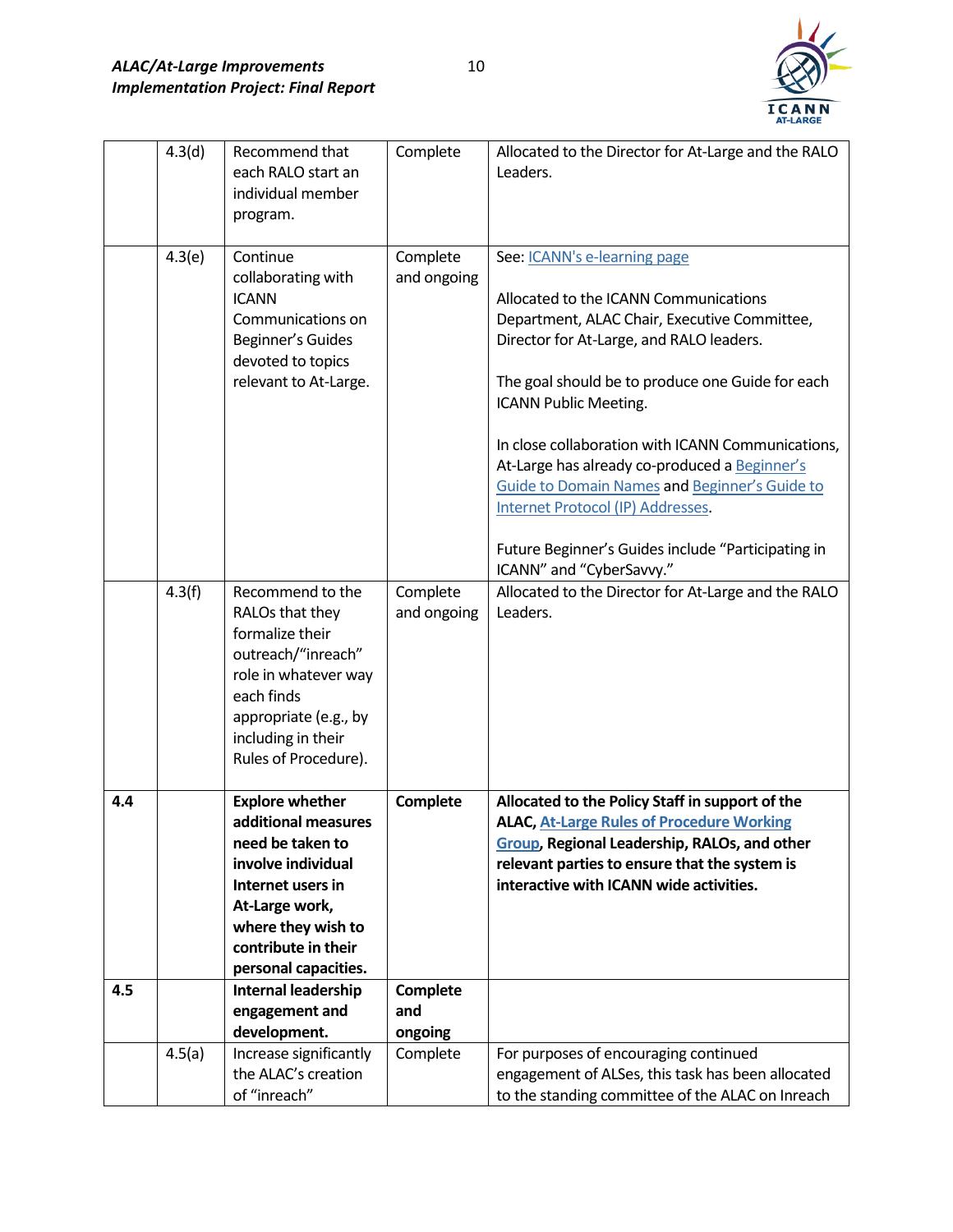

|     |        | materials aimed at        |             |                                                       |
|-----|--------|---------------------------|-------------|-------------------------------------------------------|
|     |        | leadership                |             |                                                       |
|     |        | engagement and            |             |                                                       |
|     |        | development               |             |                                                       |
|     |        | throughout At-Large       |             |                                                       |
|     |        | (including brochures,     |             |                                                       |
|     |        | radio programs,           |             |                                                       |
|     |        | podcasts, webinars,       |             |                                                       |
|     |        | and online videos).       |             |                                                       |
|     | 4.5(b) | Create job                | Complete    | Allocated to the At-Large Rules of Procedure          |
|     |        | descriptions for ALAC     |             | <b>Working Group and the At-Large Metrics Working</b> |
|     |        | members, liaisons         |             | Group.                                                |
|     |        | and other At-Large        |             |                                                       |
|     |        | leaders that include      |             |                                                       |
|     |        | qualification             |             |                                                       |
|     |        | requirements,             |             |                                                       |
|     |        | responsibilities and      |             |                                                       |
|     |        | objective criteria for    |             |                                                       |
|     |        | performance               |             |                                                       |
|     |        | evaluation.               |             |                                                       |
|     | 4.5(c) | Create and                | Complete    | Allocated to the At-Large Rules of Procedure          |
|     |        | implement a               | and ongoing | <b>Working Group and the At-Large Metrics Working</b> |
|     |        | transparent sanctions     |             | Group.                                                |
|     |        | process for               |             |                                                       |
|     |        | nonperformance of         |             |                                                       |
|     |        | ALAC, RALO, and ALS       |             |                                                       |
|     |        | members.                  |             |                                                       |
|     | 4.5(d) | In collaboration with     | Complete    | Allocated to the At-Large Rules of Procedure          |
|     |        | <b>ICANN's Nominating</b> |             | <b>Working Group.</b>                                 |
|     |        | Committee                 |             |                                                       |
|     |        | (NomCom), create a        |             |                                                       |
|     |        | process for the           |             |                                                       |
|     |        | midterm                   |             |                                                       |
|     |        | replacement, both of      |             |                                                       |
|     |        | <b>NomCom</b>             |             |                                                       |
|     |        | appointments to the       |             |                                                       |
|     |        | ALAC and of ALAC          |             |                                                       |
|     |        | appointments to the       |             |                                                       |
|     |        | NomCom.                   |             |                                                       |
| 5.1 |        | <b>Identify barriers</b>  | Complete    | Allocated to the ALAC Chair, the Executive            |
|     |        | within ALAC               |             | Committee, the Director for At-Large, and RALO        |
|     |        | processes used to         |             | leaders.                                              |
|     |        | contribute to             |             |                                                       |
|     |        | strategic planning        |             |                                                       |
|     |        | and propose               |             |                                                       |
|     |        | follow-up.                |             |                                                       |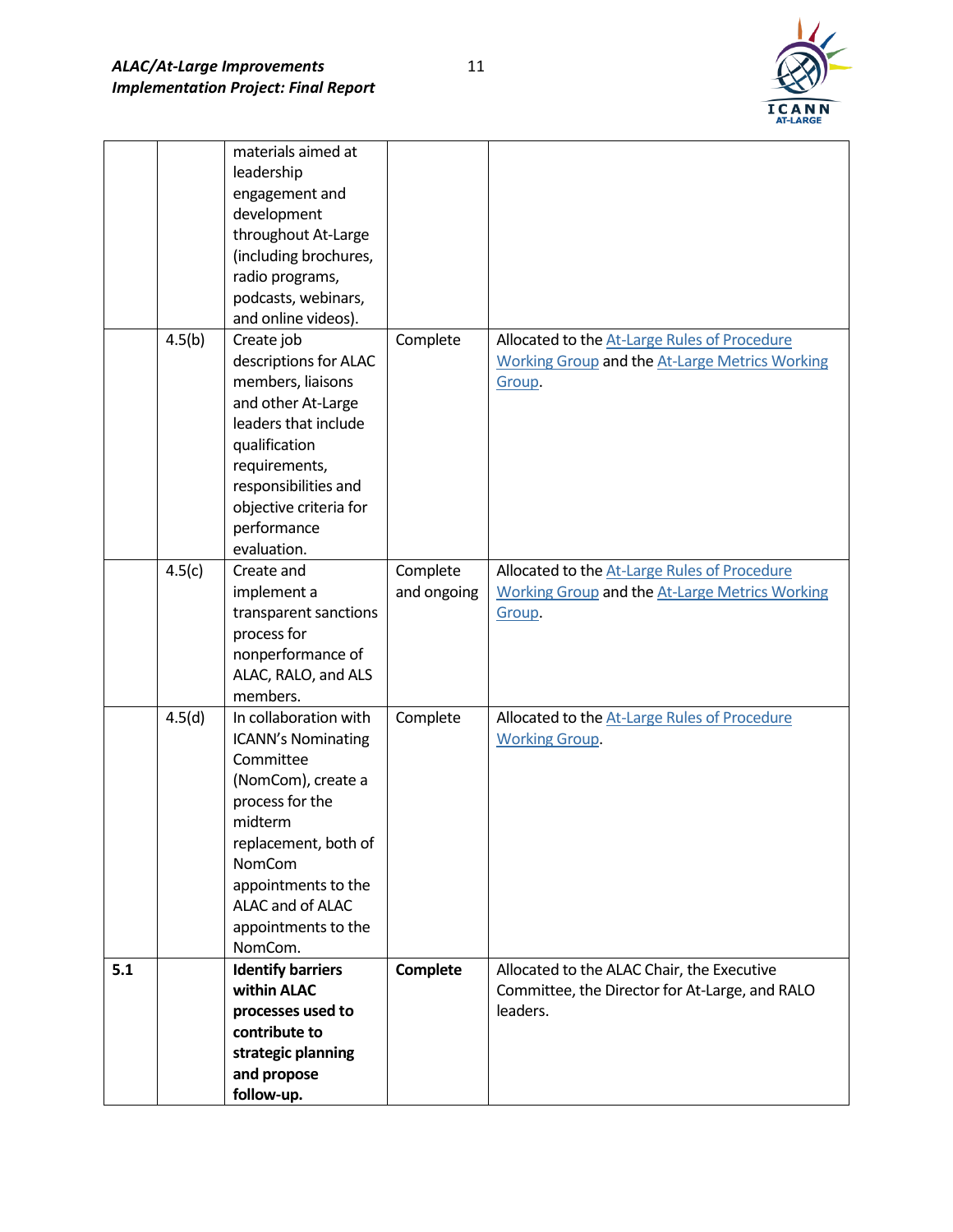

| 5.1(a) | Ratify the strategic                           | Complete | See: At-Large Policy Development Page             |
|--------|------------------------------------------------|----------|---------------------------------------------------|
|        | planning process<br>reflected in the           |          | See: Figure C-1                                   |
|        | flowchart titled                               |          |                                                   |
|        | "Figure C-1:                                   |          |                                                   |
|        | Proposed At-Large                              |          |                                                   |
|        | <b>Strategic Planning</b>                      |          |                                                   |
|        | Process."                                      |          |                                                   |
| 5.1(b) | Review and amend                               | Complete | See: At-Large Policy Development Page             |
|        | the ALAC's strategic                           |          |                                                   |
|        | planning process                               |          | See: ICANN Strategic and Operating Plan Process   |
|        | yearly, in line with                           |          |                                                   |
|        | annual amendments                              |          |                                                   |
|        | to ICANN's overall                             |          |                                                   |
|        | Strategic Plan.                                |          |                                                   |
| 5.1(c) | Conduct periodic                               | Complete | Allocated to the ALAC Chair, the Executive        |
|        | "SWOT" (strengths,                             |          | Committee, the Director for At-Large, and RALO    |
|        | weaknesses,                                    |          | leaders.                                          |
|        | opportunities and                              |          |                                                   |
|        | threats) analyses of                           |          | See: At-Large Work Team C SWOT Analysis 1-3       |
|        | the At-Large strategic                         |          | Workspace                                         |
|        | planning process, in                           |          |                                                   |
|        | conjunction with the                           |          |                                                   |
|        | RALOs and compare                              |          |                                                   |
|        | the results of these                           |          |                                                   |
|        | analyses to identify                           |          |                                                   |
|        | areas that have                                |          |                                                   |
|        | improved or                                    |          |                                                   |
|        | deteriorated.                                  |          |                                                   |
| 5.1(d) | Articulate the ALAC's<br>and At-Large's vision | Complete | See: ALAC/At-Large Vision Statement               |
|        | and mission.                                   |          | See: ALAC vote results endorsing the At-Large     |
|        |                                                |          | Visions Statement as Proposed by the At-Large     |
|        |                                                |          | <b>Improvements Taskforce.</b>                    |
| 5.1(e) | Use appropriate                                | Complete | See: ALAC Metrics Sub-Committee                   |
|        | metrics to ensure                              |          |                                                   |
|        | that the ALSes are                             |          | Allocated to the Metrics Sub-Committee and the    |
|        | diverse, effective and                         |          | ALAC as a whole.                                  |
|        | well informed.                                 |          |                                                   |
|        |                                                |          | The Global Diversity of At-Large ALSes is clearly |
|        |                                                |          | shown through this map:                           |
|        |                                                |          | http://www.atlarge.icann.org/maps/                |
|        |                                                |          | • RALO ALSes: AFRALO ALSes, APRALO ALSes,         |
|        |                                                |          | <b>EURALO ALSes, LACRALO ALSes NARALO ALSes</b>   |
|        |                                                |          | RALO Brochures: AFRALO Brochure, APRALO           |
|        |                                                |          | Brochure, EURALO Brochure, LACRALO                |
|        |                                                |          | <b>Brochure, NARALO Brochure</b>                  |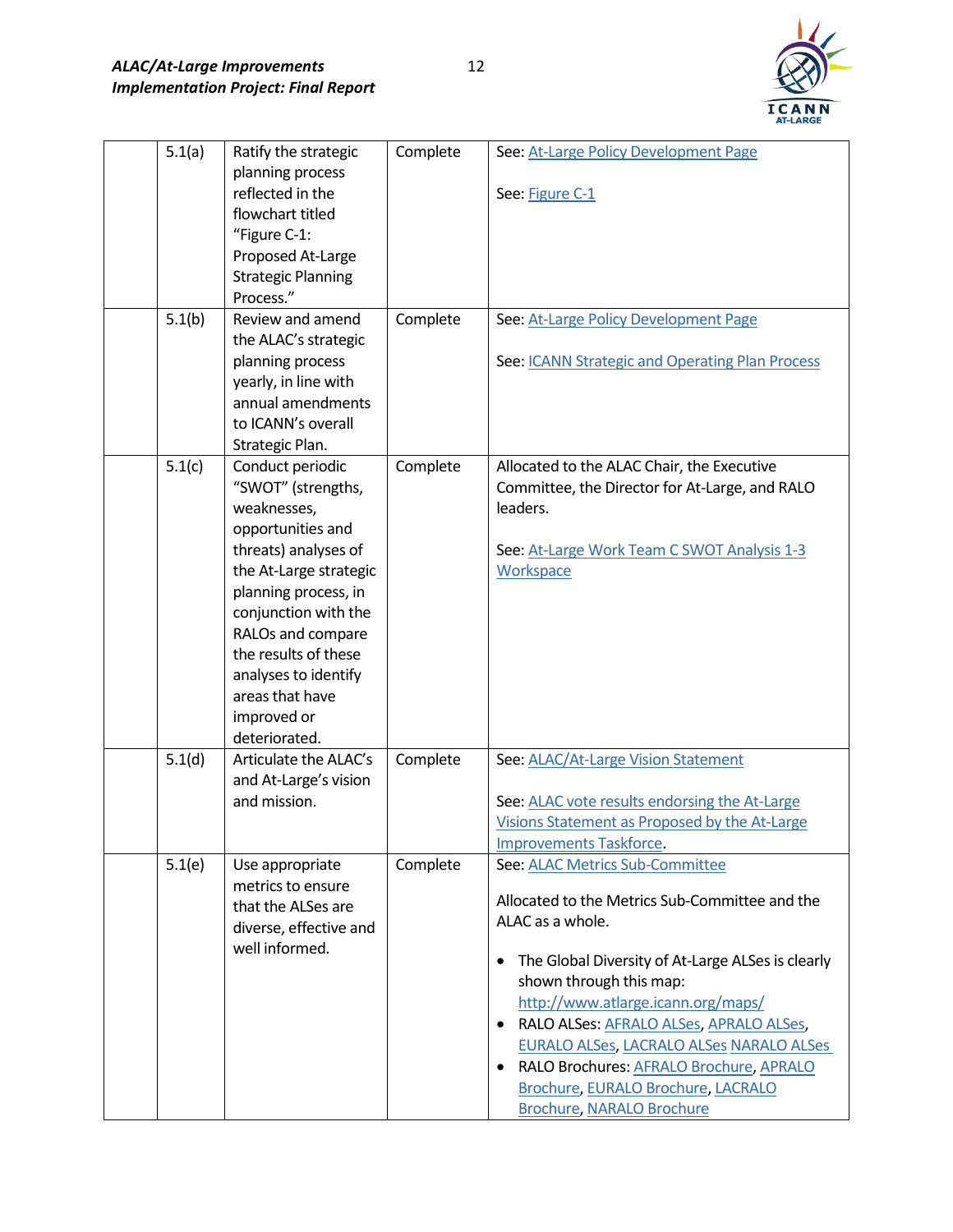

|     | 5.1(f) | Initiate, develop and    | Complete    | Allocated to Policy Staff in support of the ALAC and |
|-----|--------|--------------------------|-------------|------------------------------------------------------|
|     |        | maintain an              | and ongoing | At-Large Members as past and present Members of      |
|     |        | institutional            |             | the ALAC and At-Large Community and will be          |
|     |        | knowledge                |             | required to integrate with required future ICANN     |
|     |        | management and           |             | wide systems.                                        |
|     |        | retention system for     |             |                                                      |
|     |        | At-Large.                |             |                                                      |
|     | 5.1(g) | Encourage the five       | Complete    | Allocated to the ALAC Chair, the Executive           |
|     |        | RALOs to coordinate      | and ongoing | Committee, the Director for At-Large Director for    |
|     |        | their outreach and       |             | At-Large, and RALO leaders.                          |
|     |        | "inreach" policies in    |             |                                                      |
|     |        | order to facilitate the  |             |                                                      |
|     |        | search for new skill     |             |                                                      |
|     |        | sets needed within       |             |                                                      |
|     |        | At-Large.                |             |                                                      |
|     | 5.1(h) | Continue actively        | Complete    | Allocated to the ALAC Chair, the Executive           |
|     |        | pursuing At-Large        | and ongoing | Committee, the Director for At-Large, and RALO       |
|     |        | growth, for ICANN's      |             | leaders.                                             |
|     |        | overall benefit.         |             |                                                      |
|     | 5.1(i) | When requesting          | Complete    | Allocated to the ALAC Chair, the Executive           |
|     |        | <b>ALAC</b> outreach     |             | Committee, the Director for At-Large, and RALO       |
|     |        | project funding, the     |             | leaders.                                             |
|     |        | ALAC emphasizes          |             |                                                      |
|     |        | their role not only as   |             |                                                      |
|     |        | a strategic resource     |             |                                                      |
|     |        | benefiting the ALAC      |             |                                                      |
|     |        | and RALOs but also       |             |                                                      |
|     |        | as part of a wider       |             |                                                      |
|     |        | <b>ICANN</b> legitimacy  |             |                                                      |
|     |        | process.                 |             |                                                      |
|     | 5.1(j) | Continue to              | Complete    | Allocated to the ALAC Chair, the Executive           |
|     |        | encourage ICANN to       | and ongoing | Committee, the Director for At-Large, and RALO       |
|     |        | prioritize & increase    |             | leaders.                                             |
|     |        | funding for outreach.    |             |                                                      |
| 5.2 |        | <b>Identify barriers</b> | Complete    |                                                      |
|     |        | within ALAC              |             |                                                      |
|     |        | processes used to        |             |                                                      |
|     |        | contribute to            |             |                                                      |
|     |        | operational planning     |             |                                                      |
|     |        | and propose              |             |                                                      |
|     |        | follow-up.               |             |                                                      |
|     | 5.2(a) | Ratify the operational   | Complete    | The ALAC has determined that, for this action item   |
|     |        | and financial planning   |             | to be effective, it must be performed on a recurring |
|     |        | process reflected in     |             | schedule.                                            |
|     |        | the flowchart titled     |             |                                                      |
|     |        | "Figure C-3:             |             | The item has been completed previously in            |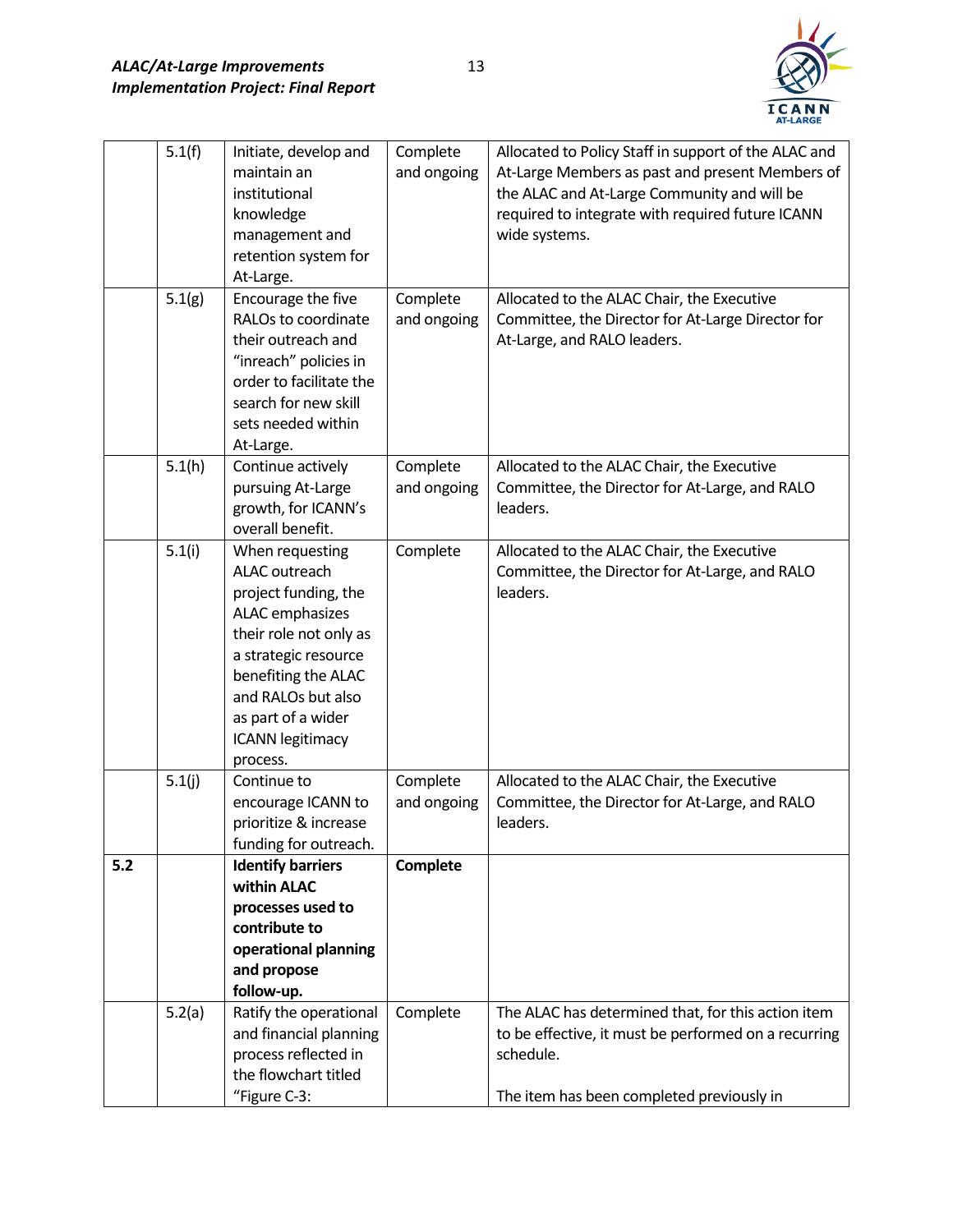

|        | Proposed At-Large         |          | February 2012. Each January, the ALAC and Policy       |
|--------|---------------------------|----------|--------------------------------------------------------|
|        | Operational and           |          | Staff in support of the ALAC have will consider        |
|        | <b>Financial Planning</b> |          | when it should be next repeated by the At-Large        |
|        | Process."                 |          | community.                                             |
|        |                           |          |                                                        |
|        |                           |          | See: Figure C-3                                        |
| 5.2(b) | Acknowledge and           | Complete | This proposal is in addition to the fact that most At- |
|        | encourage a               |          | Large operational planning is done by Policy Staff in  |
|        | continuation of the       |          | support of the ALAC.                                   |
|        | better collaboration      |          |                                                        |
|        | between the ALAC          |          |                                                        |
|        | and ICANN's Finance       |          |                                                        |
|        | Staff seen in             |          |                                                        |
|        | preparing the FY2012      |          |                                                        |
|        | Budget.                   |          |                                                        |
| 5.2(c) | Conduct periodic          | Complete | See: At-Large Improvement WT C SWOT Analysis           |
|        | "SWOT" (strengths,        |          |                                                        |
|        | weaknesses,               |          | In the first SWOT analysis conducted by WT C, the      |
|        | opportunities and         |          | main barriers to operational and financial planning    |
|        | threats) analyses of      |          | were identified as the ALAC's being slow to react;     |
|        | the At-Large              |          | translation processes being slow, and translations     |
|        | operational and           |          | not being available for all documents; the ALAC        |
|        | financial planning        |          | members' potential conflicts of interest; a lack of    |
|        | process, in               |          | travel funding, putting At-Large in a second-class     |
|        | conjunction with the      |          | tier; and not enough informational materials for       |
|        | RALOs (as WT C did),      |          | the ALSes.                                             |
|        | and compare the           |          |                                                        |
|        | results of these          |          |                                                        |
|        | analyses to identify      |          |                                                        |
|        | areas that have           |          |                                                        |
|        | improved or               |          |                                                        |
|        | deteriorated.             |          |                                                        |
| 5.2(d) | Formalize the process     | Complete | See: At-Large Policy Development Page                  |
|        | by which the ALAC         |          |                                                        |
|        | collects operational      |          |                                                        |
|        | demands from the          |          |                                                        |
|        | RALOs and includes        |          |                                                        |
|        | them in its               |          |                                                        |
|        | operational plans.        |          |                                                        |
| 5.2(e) | Clearly estimate and      | Complete | The Director for At-Large has consulted with the       |
|        | document the time         |          | ICANN Staff responsible for the implementation of      |
|        | required for the          |          | the Public Comment Enhancements regarding              |
|        | ALAC's operational        |          | Recommendation 8 of the ALAC/At-Large                  |
|        | processes (e.g.,          |          | Improvements Implementation Project. Following         |
|        | responding to a call      |          | discussion between the Director for At-Large, the      |
|        | for Public Comments)      |          | ALAC Chair and the Chair of the ALAC/At-Large          |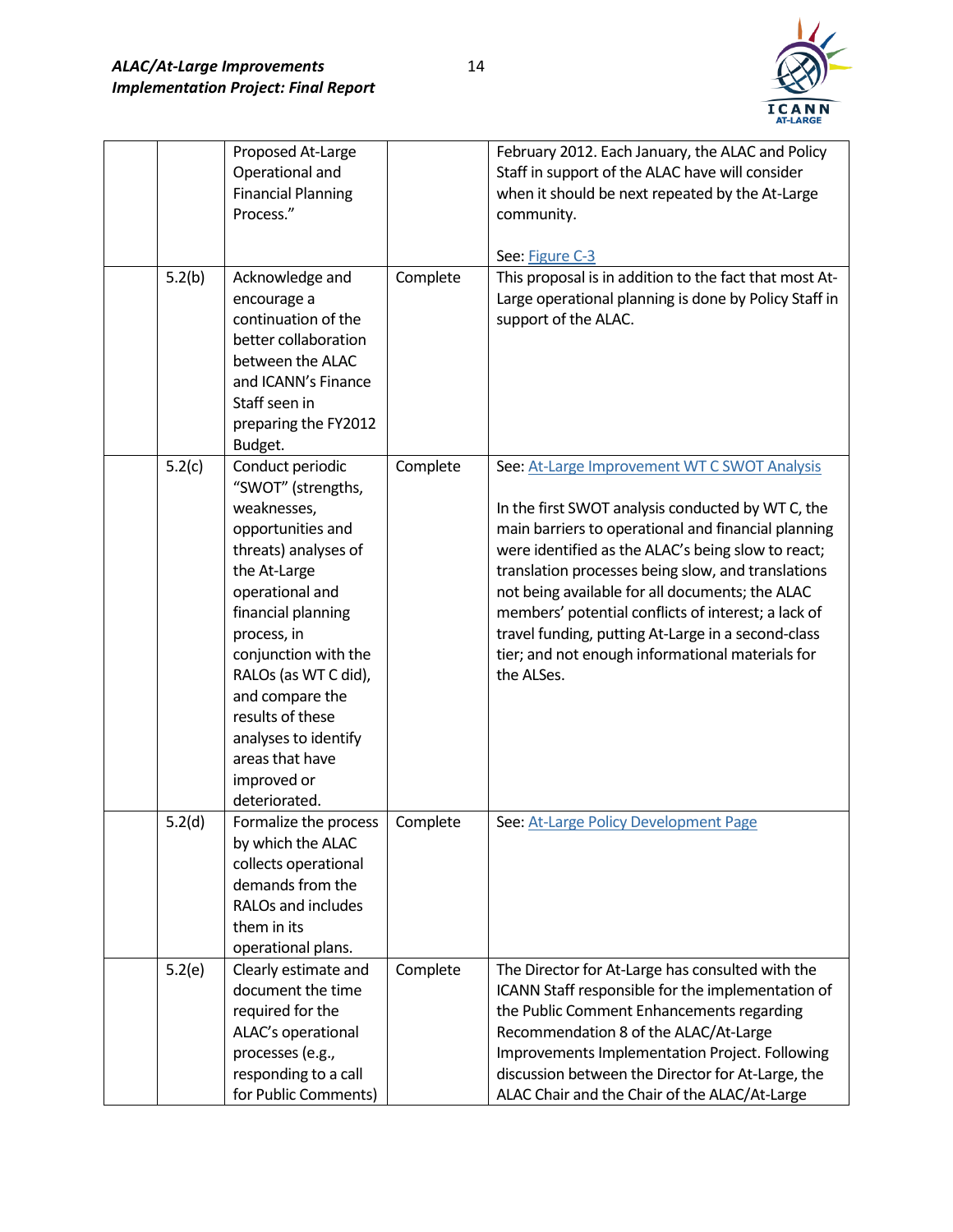

|        | and use these<br>estimates to<br>formalize its<br>operational<br>processes.                                                             |          | Improvements Taskforce, the ALAC confirmed its<br>understanding that the guidelines for Public<br>Comments recognize flexibility in extending the<br>Public Comment period beyond the minimum<br>requirements. The ALAC may, on a case-by-case<br>basis, request extensions of 5, 10, 15, 21 or 30 days<br>(in exceptional circumstances). Such requests will<br>be made directly to the Staff person responsible for<br>the specific Public Comment period thereby<br>notifying them that the ALAC intends to submit a<br>comment. The ALAC further requests that a Staff<br>response to such requests for an extension to a<br>Public Comment period be granted or denied in an<br>expeditious manner. If the request is denied, the<br>ALAC may use its right to submit advice to the<br>ICANN Board as per the <i>ICANN Bylaws</i> .<br>We note that the ATRT implementation process<br>includes the following relevant text:<br>16. Public notice and comment processes should<br>provide for both a distinct "Comment" cycle and a<br>"Reply Comment" cycle that allows community<br>respondents to address and rebut arguments raised<br>in opposing parties' comments.<br>17. As part of implementing recommendations 15<br>and 16, timelines for public notice and comment<br>should be reviewed and adjusted to provide<br>adequate opportunity for meaningful and timely<br>comment. Comment and Reply Comment periods<br>should be of a fixed duration.<br>The ALAC and its Improvements Taskforce<br>established that the ALAC Chair, the ALAC<br>Executive Committee and the Director for At-Large<br>will continue to monitor this issue and will provide<br>input to the Senior Director for Participation and<br>Engagement and the Board PPC. |
|--------|-----------------------------------------------------------------------------------------------------------------------------------------|----------|-----------------------------------------------------------------------------------------------------------------------------------------------------------------------------------------------------------------------------------------------------------------------------------------------------------------------------------------------------------------------------------------------------------------------------------------------------------------------------------------------------------------------------------------------------------------------------------------------------------------------------------------------------------------------------------------------------------------------------------------------------------------------------------------------------------------------------------------------------------------------------------------------------------------------------------------------------------------------------------------------------------------------------------------------------------------------------------------------------------------------------------------------------------------------------------------------------------------------------------------------------------------------------------------------------------------------------------------------------------------------------------------------------------------------------------------------------------------------------------------------------------------------------------------------------------------------------------------------------------------------------------------------------------------------------------------------------------------------------------------------------------------|
| 5.2(f) | Continue requesting<br>face-to-face funded<br>general assemblies<br>(GAs) for each RALO<br>every three years and<br>an At-Large Summit. | Complete | See: At-Large Event Roadmap<br>The Events Roadmap has been submitted to ICANN<br>Finance for their review.                                                                                                                                                                                                                                                                                                                                                                                                                                                                                                                                                                                                                                                                                                                                                                                                                                                                                                                                                                                                                                                                                                                                                                                                                                                                                                                                                                                                                                                                                                                                                                                                                                                      |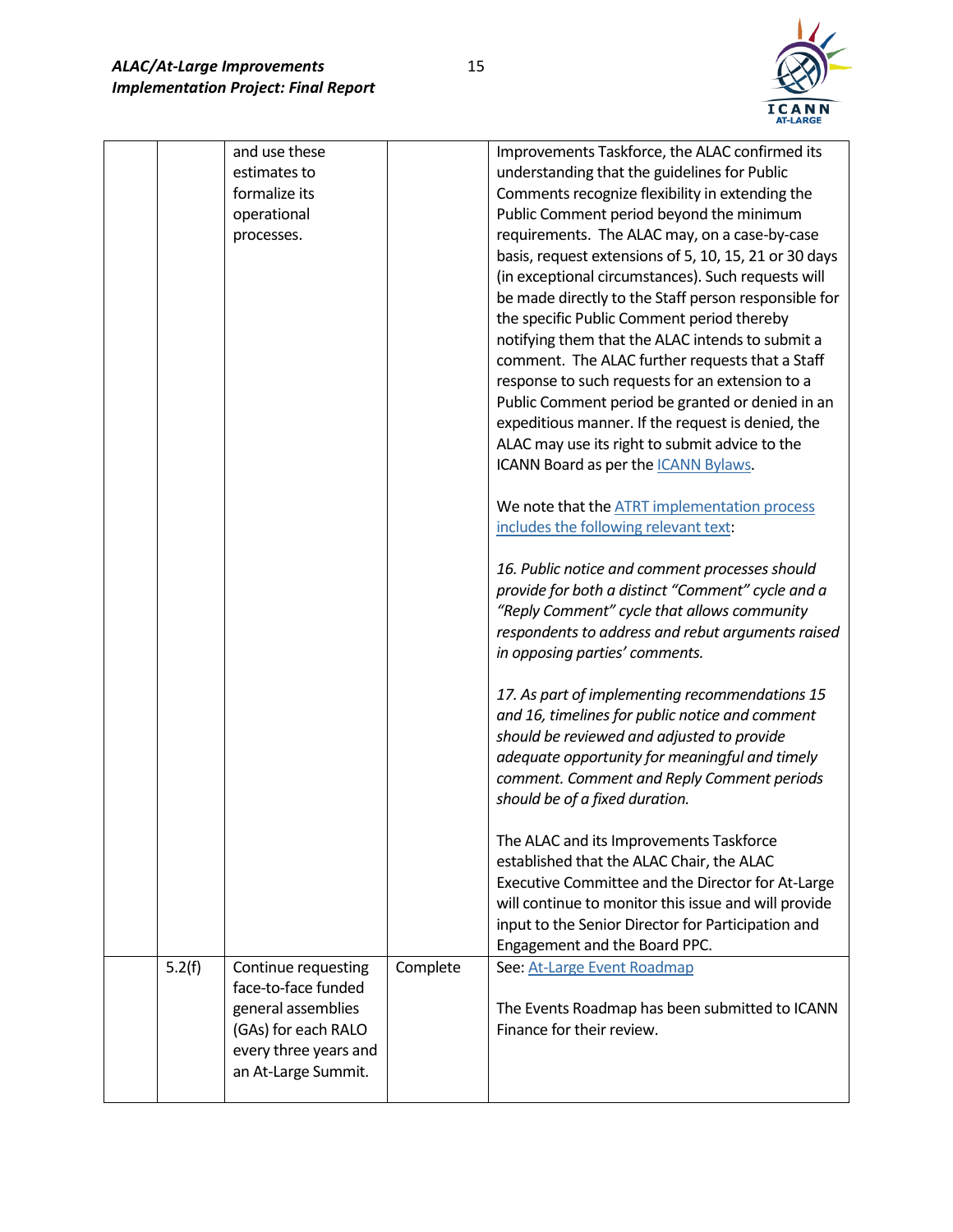

|     | 5.2(g) | Continue to assist the      | Complete        | The item has been completed previously in              |
|-----|--------|-----------------------------|-----------------|--------------------------------------------------------|
|     |        | RALOs in completing         |                 | February 2012. Each January, the ALAC and Policy       |
|     |        | their annual ICANN          |                 | Staff in support of the ALAC have will consider        |
|     |        | requests for funding,       |                 | when it should be next repeated by the At-Large        |
|     |        | as needed, in terms         |                 | community.                                             |
|     |        | of writing, packaging       |                 |                                                        |
|     |        | and advocacy.               |                 |                                                        |
| 5.3 |        | <b>Review ongoing</b>       | Complete        | Allocated to the ALAC Chair and the Director for       |
|     |        | <b>Policy Staff in</b>      |                 | At-Large.                                              |
|     |        | support of the ALAC         |                 |                                                        |
|     |        | levels and budget           |                 |                                                        |
|     |        | allocations and             |                 |                                                        |
|     |        | increase support as         |                 |                                                        |
|     |        | provided throughout         |                 |                                                        |
|     |        | this project,               |                 |                                                        |
|     |        | consistent with the         |                 |                                                        |
|     |        | recommendations in          |                 |                                                        |
|     |        | <b>Final Report.</b>        |                 |                                                        |
|     | 5.3(a) | Continue to monitor         | Complete        | As of September 2011, all allotted positions for       |
|     |        | its level of needed         |                 | Policy Staff in support of the ALAC had been filled.   |
|     |        | Policy Staff in support     |                 |                                                        |
|     |        | of the ALAC and             |                 |                                                        |
|     |        | ICANN's commitment          |                 |                                                        |
|     |        | to and progress in          |                 |                                                        |
|     |        | filling open                |                 |                                                        |
|     |        | positions.                  |                 |                                                        |
|     | 5.3(b) | The ALAC and Policy         | Withdrawn       | This task is no longer relevant due to the following   |
|     |        | Staff in support of the     |                 | changes within ICANN in recent years (i.e., since      |
|     |        | ALAC should develop         |                 | submission of the ALAC Review Final Report). An        |
|     |        | an annual support           |                 | increase in Policy Staff in support of the ALAC (as of |
|     |        | agreement                   |                 | September 2011, all allotted positions for Policy      |
|     |        |                             |                 | Staff in support of the ALAC had been filled.          |
| 6.1 |        | <b>Review of additional</b> | <b>Complete</b> | See: ALAC Subcommittee on Finance and Budget           |
|     |        | <b>At-Large information</b> |                 |                                                        |
|     |        | that would be useful,       |                 |                                                        |
|     |        | subsequent to               |                 |                                                        |
|     |        | improvements in             |                 |                                                        |
|     |        | financial reporting.        |                 |                                                        |
|     |        |                             |                 |                                                        |
|     |        |                             |                 |                                                        |
|     | 6.1(a) | Encourage the same          | Complete        |                                                        |
|     |        | high level of input         |                 |                                                        |
|     |        | into ICANN's annual         |                 |                                                        |
|     |        | financial planning          |                 |                                                        |
|     |        | from ALSes & RALOs.         |                 |                                                        |
|     |        |                             |                 |                                                        |

16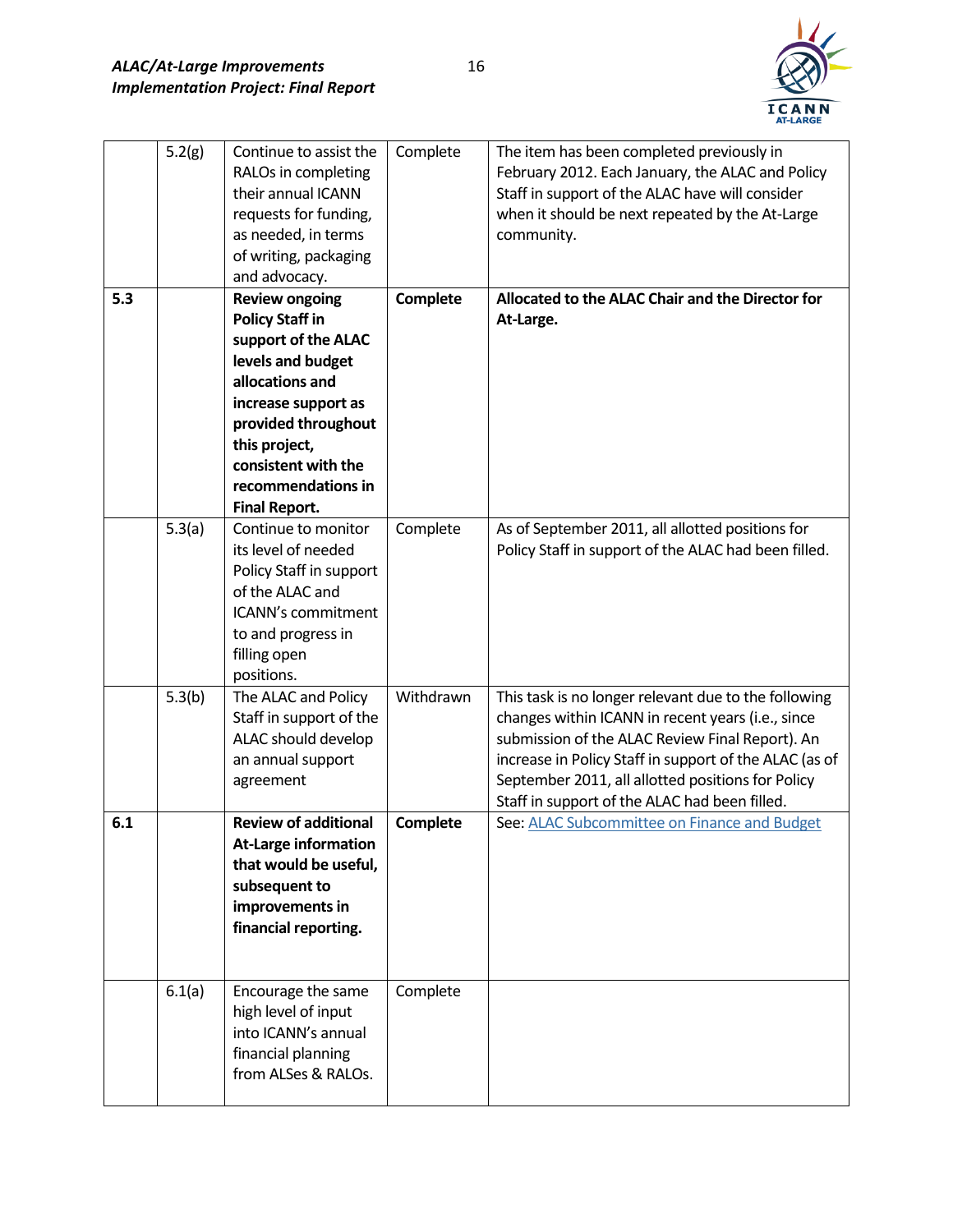

|     | 6.1(b) | Continue to              | Complete        | Allocated to the ALAC Finance and Budget Sub-                                         |
|-----|--------|--------------------------|-----------------|---------------------------------------------------------------------------------------|
|     |        | encourage ICANN to       |                 | Committees Working Group.                                                             |
|     |        | increase its level of    |                 |                                                                                       |
|     |        | detailed disclosure      |                 |                                                                                       |
|     |        | regarding the process    |                 |                                                                                       |
|     |        | of financing the ALAC    |                 |                                                                                       |
|     |        | and At-Large.            |                 |                                                                                       |
|     | 6.1(c) | Continue to assist the   | Complete        | The item has been completed previously in                                             |
|     |        |                          |                 |                                                                                       |
|     |        | RALOs in completing      |                 | February 2012. Each January, the ALAC and Policy                                      |
|     |        | their annual ICANN       |                 | Staff in support of the ALAC have will consider                                       |
|     |        | requests for funding     |                 | when it should be next repeated by the At-Large                                       |
|     |        | (writing, advocacy, &    |                 | community.                                                                            |
|     |        | packaging)               |                 |                                                                                       |
| 6.2 |        | <b>Regarding meeting</b> | <b>Complete</b> |                                                                                       |
|     |        | accommodations,          | and             |                                                                                       |
|     |        | ensure that At-Large     | ongoing         |                                                                                       |
|     |        | representatives are      |                 |                                                                                       |
|     |        | given treatment          |                 |                                                                                       |
|     |        | equal to that of         |                 |                                                                                       |
|     |        | other funded             |                 |                                                                                       |
|     |        | communities.             |                 |                                                                                       |
|     | 6.2(a) | Continue to monitor      | Complete        | Allocated to the Executive Committee.                                                 |
|     |        | the accommodations       | and ongoing     |                                                                                       |
|     |        | given to At-Large        |                 |                                                                                       |
|     |        | members at               |                 |                                                                                       |
|     |        | Meetings to ensure       |                 |                                                                                       |
|     |        | they are equal to        |                 |                                                                                       |
|     |        | those of others.         |                 |                                                                                       |
| 7.1 |        | <b>Review of</b>         | <b>Complete</b> | Allocated to the Technology Taskforce, its                                            |
|     |        | communication and        |                 |                                                                                       |
|     |        |                          |                 | continuous progress will be supervised by the<br>Policy Staff in support of the ALAC. |
|     |        | collaboration needs      |                 |                                                                                       |
|     |        |                          |                 |                                                                                       |
|     |        | considered unmet by      |                 |                                                                                       |
|     |        | <b>ALSes and RALOs</b>   |                 |                                                                                       |
|     |        | globally.                |                 |                                                                                       |
|     | 7.1(a) | Introduce to the         | Complete        | See: At-Large Technology Taskforce Tools                                              |
|     |        | ALSes selected           |                 | Workspace                                                                             |
|     |        | information-             |                 |                                                                                       |
|     |        | dissemination,           |                 |                                                                                       |
|     |        | communication and        |                 |                                                                                       |
|     |        | collaboration tools      |                 |                                                                                       |
|     |        | (such as Posterous,      |                 |                                                                                       |
|     |        |                          |                 |                                                                                       |
|     |        | Twitter Twibes,          |                 |                                                                                       |
|     |        | mobile-device            |                 |                                                                                       |
|     |        | compatibility) and       |                 |                                                                                       |
|     |        | provide training.        |                 |                                                                                       |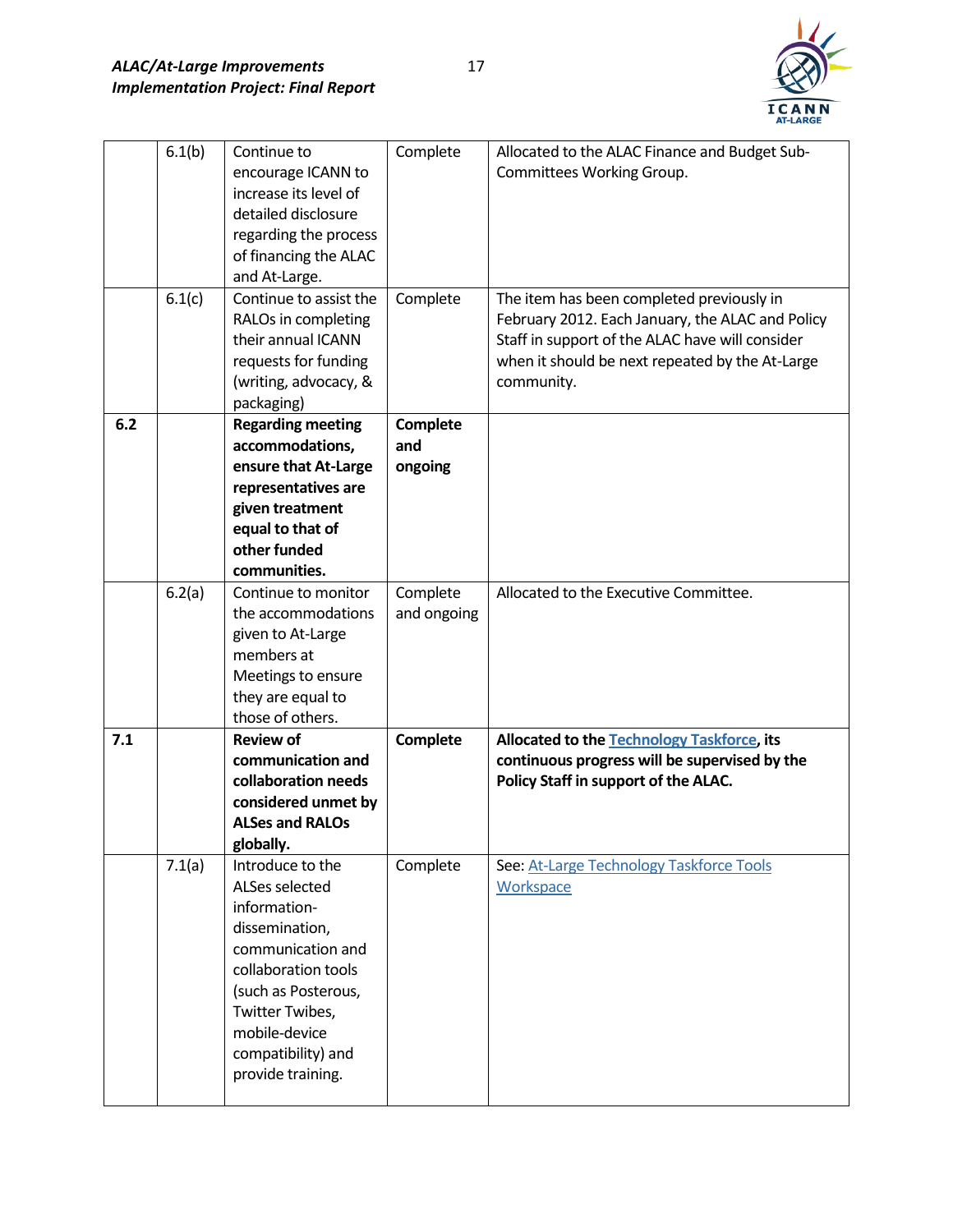

|     | 7.1(b) | Conduct a survey of                           | Complete        | See: At-Large Structure 2010 Survey Workspace |
|-----|--------|-----------------------------------------------|-----------------|-----------------------------------------------|
|     |        | ALSes regarding                               |                 |                                               |
|     |        | communication &                               |                 |                                               |
|     |        | collaboration tools.                          |                 |                                               |
| 7.2 |        | <b>Review of</b>                              | Complete        | Allocated to the Technology Taskforce, its    |
|     |        | technologies used by                          |                 | continuous progress will be supervised by the |
|     |        | <b>At-Large and across</b>                    |                 | Policy Staff in support of the ALAC.          |
|     |        | <b>ICANN that could fill</b>                  |                 |                                               |
|     |        | all or some of the 7.1                        |                 |                                               |
|     |        | needs of the ALSes                            |                 |                                               |
|     |        | and RALOs.                                    |                 |                                               |
|     | 7.2(a) | Establish a                                   | Complete        | Allocated to the Technology Taskforce, its    |
|     |        | <b>Technology Task</b>                        |                 | continuous progress will be supervised by the |
|     |        | Force (TTF) of                                |                 | Policy Staff in support of the ALAC.          |
|     |        | community members                             |                 |                                               |
|     |        | that will periodically                        |                 |                                               |
|     |        | review the                                    |                 |                                               |
|     |        | appropriateness of                            |                 |                                               |
|     |        | available technology,                         |                 |                                               |
|     |        | train RALOs/ALSes in                          |                 |                                               |
|     |        | new technologies,                             |                 |                                               |
|     |        | and possibly staff a                          |                 |                                               |
|     |        | help desk.                                    |                 |                                               |
| 7.3 |        | <b>Review of available</b>                    | <b>Complete</b> | Allocated to the Technology Taskforce, its    |
|     |        | technologies not                              |                 | continuous progress will be supervised by the |
|     |        | already used by                               |                 | Policy Staff in support of the ALAC.          |
|     |        | At-Large or<br>elsewhere in ICANN             |                 |                                               |
|     |        |                                               |                 |                                               |
|     |        | that could fill the 7.1<br>needs of the ALSes |                 |                                               |
|     |        | and RALOs.                                    |                 |                                               |
| 7.4 |        | <b>Create and conduct</b>                     |                 | Allocated to the Technology Taskforce, its    |
|     |        | implementation plan                           | Complete        | continuous progress will be supervised by the |
|     |        | for training ICANN's                          |                 | Policy Staff in support of the ALAC.          |
|     |        | IT Support in the 7.3                         |                 |                                               |
|     |        | technologies (and, as                         |                 |                                               |
|     |        | needed, in keeping IT                         |                 |                                               |
|     |        | <b>Support current in</b>                     |                 |                                               |
|     |        | 7.2 technologies).                            |                 |                                               |
| 7.5 |        | <b>Based on At-Large's</b>                    | Complete        | Allocated to the Technology Taskforce, its    |
|     |        | choice of the                                 |                 | continuous progress will be supervised by the |
|     |        | communication and                             |                 | Policy Staff in support of the ALAC.          |
|     |        | collaboration tools                           |                 |                                               |
|     |        |                                               |                 |                                               |
|     |        |                                               |                 |                                               |
|     |        | to best fill its needs,<br>make needed        |                 |                                               |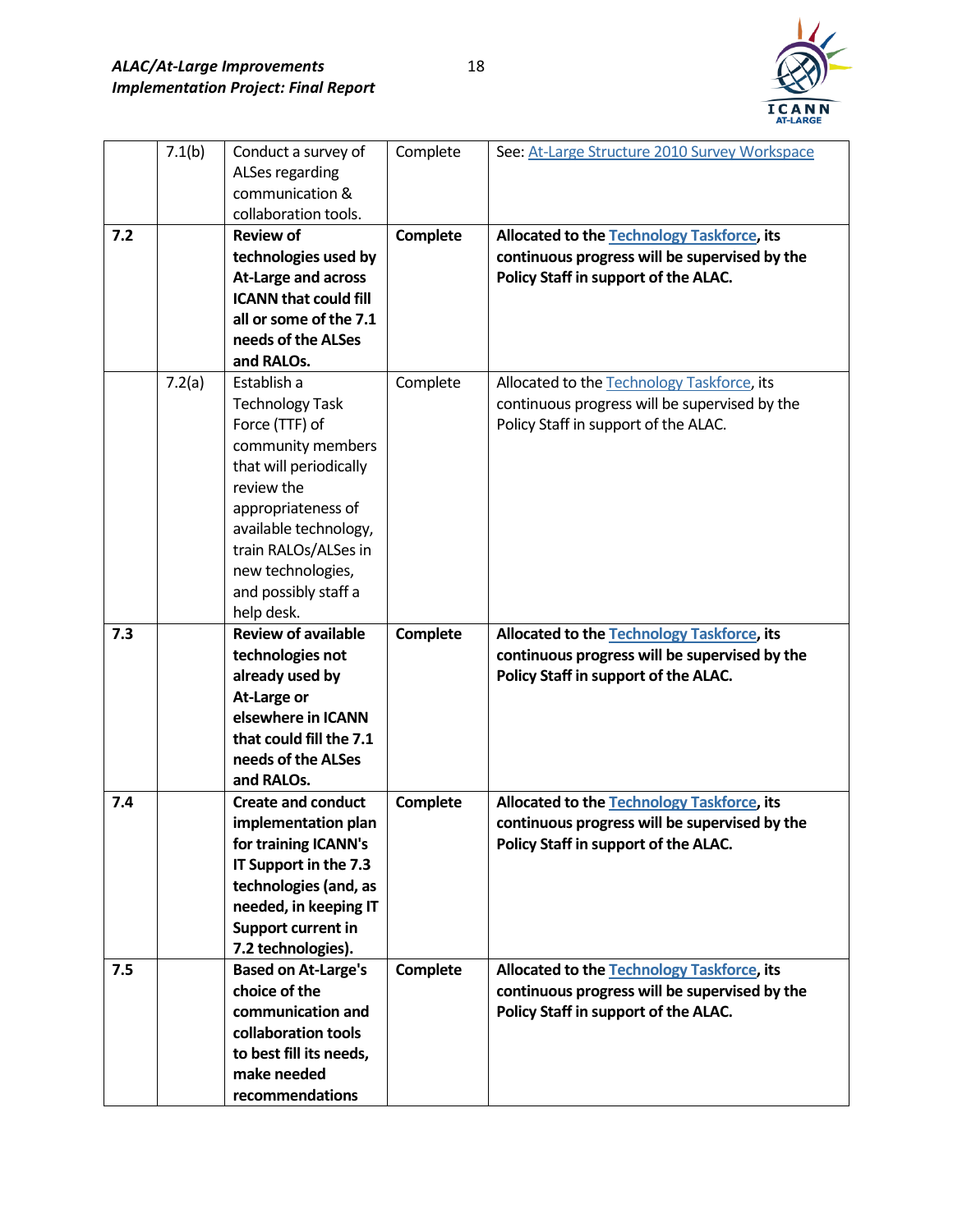

| 7.6 | for use, or not, of<br>these tools across<br><b>ICANN.</b><br><b>Create and conduct</b><br>implementation plan<br>for the periodic<br>identification of<br>technologies, either<br>newly introduced to<br>the market or<br>updated, that can<br>better fill the 7.1<br>needs of the ALSes<br>and RALOs than<br>those technologies<br>currently being<br>used. | Complete | Allocated to the Technology Taskforce, its<br>continuous progress will be supervised by the<br>Policy Staff in support of the ALAC.                                                                                                                                                                                                                                                                                                                                                                                                                                                                                                                                                                                                                                                                                                                                                                                                                                                                                                                                                                                                                                                                                                                                                                                                                                                     |
|-----|---------------------------------------------------------------------------------------------------------------------------------------------------------------------------------------------------------------------------------------------------------------------------------------------------------------------------------------------------------------|----------|-----------------------------------------------------------------------------------------------------------------------------------------------------------------------------------------------------------------------------------------------------------------------------------------------------------------------------------------------------------------------------------------------------------------------------------------------------------------------------------------------------------------------------------------------------------------------------------------------------------------------------------------------------------------------------------------------------------------------------------------------------------------------------------------------------------------------------------------------------------------------------------------------------------------------------------------------------------------------------------------------------------------------------------------------------------------------------------------------------------------------------------------------------------------------------------------------------------------------------------------------------------------------------------------------------------------------------------------------------------------------------------------|
| 8.1 | Develop an ALAC<br>process for<br>requesting extended<br>consultation<br>window.                                                                                                                                                                                                                                                                              | Complete | The Director for At-Large has consulted with the<br>ICANN Staff responsible for the implementation of<br>the Public Comment Enhancements regarding<br>Recommendation 8 of the ALAC/At-Large<br>Improvements Implementation Project. Following<br>discussion between the Director for At-Large, the<br>ALAC Chair and the Chair of the ALAC/At-Large<br>Improvements Taskforce, the ALAC confirmed its<br>understanding that the guidelines for Public<br>Comments recognize flexibility in extending the<br>Public Comment period beyond the minimum<br>requirements. The ALAC may, on a case-by-case<br>basis, request extensions of 5, 10, 15, 21 or 30 days<br>(in exceptional circumstances). Such requests will<br>be made directly to the Staff person responsible for<br>the specific Public Comment period thereby<br>notifying them that the ALAC intends to submit a<br>comment. The ALAC further requests that a Staff<br>response to such requests for an extension to a<br>Public Comment period be granted or denied in an<br>expeditious manner. If the request is denied, the<br>ALAC may use its right to submit advice to the<br>ICANN Board as per the ICANN Bylaws.<br>We note that the ATRT implementation process<br>includes the following relevant text:<br>16. Public notice and comment processes should<br>provide for both a distinct "Comment" cycle and a |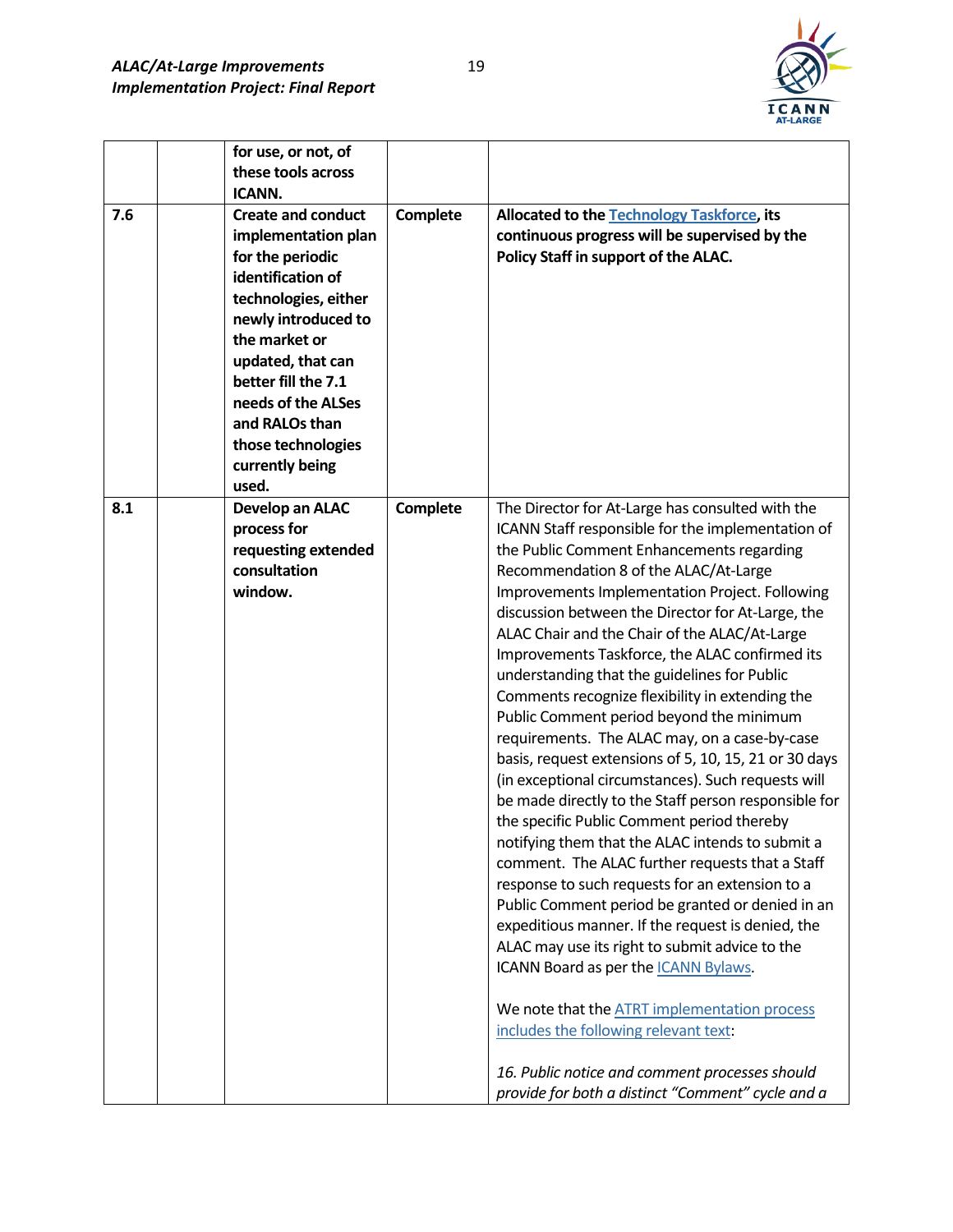

|     |        |                                         |                 | "Reply Comment" cycle that allows community                                  |
|-----|--------|-----------------------------------------|-----------------|------------------------------------------------------------------------------|
|     |        |                                         |                 | respondents to address and rebut arguments raised                            |
|     |        |                                         |                 | in opposing parties' comments.                                               |
|     |        |                                         |                 |                                                                              |
|     |        |                                         |                 | 17. As part of implementing recommendations 15                               |
|     |        |                                         |                 | and 16, timelines for public notice and comment                              |
|     |        |                                         |                 | should be reviewed and adjusted to provide                                   |
|     |        |                                         |                 | adequate opportunity for meaningful and timely                               |
|     |        |                                         |                 | comment. Comment and Reply Comment periods<br>should be of a fixed duration. |
|     |        |                                         |                 |                                                                              |
|     |        |                                         |                 | The ALAC and its Improvements Taskforce                                      |
|     |        |                                         |                 | established that the ALAC Chair, the ALAC                                    |
|     |        |                                         |                 | Executive Committee and the Director for At-Large                            |
|     |        |                                         |                 | will continue to monitor this issue and will provide                         |
|     |        |                                         |                 | input to the Senior Director for Participation and                           |
|     |        |                                         |                 | Engagement and the Board PPC.                                                |
|     | 8.1(a) | Ratify the process                      | Complete        | See: Figure D-1                                                              |
|     |        | reflected in the                        |                 |                                                                              |
|     |        | flowchart titled                        |                 |                                                                              |
|     |        | "Figure D-1: How the                    |                 |                                                                              |
|     |        | <b>ALAC Should Request</b>              |                 |                                                                              |
|     |        | an Extension to a                       |                 |                                                                              |
|     |        | <b>Public Comment</b><br>Period."       |                 |                                                                              |
|     | 8.1(b) | Request that                            | Complete        | See: Figure D-1                                                              |
|     |        | extensions to Public                    |                 |                                                                              |
|     |        | Comment periods be                      |                 | See: 8.1(a) Notes Section                                                    |
|     |        | allowed of any length                   |                 |                                                                              |
|     |        | up to 30 additional                     |                 |                                                                              |
|     |        | days (see "A" on                        |                 |                                                                              |
|     |        | Figure D-1).                            |                 |                                                                              |
| 8.2 |        | <b>Develop ICANN Staff</b>              | Superseded      |                                                                              |
|     |        | and Board process                       |                 |                                                                              |
|     |        | for implementing                        |                 |                                                                              |
|     |        | extension requests.                     |                 |                                                                              |
|     | 8.2(a) | Request that any                        | Superseded      | See: Figure D-1                                                              |
|     |        | extension to a Public                   |                 |                                                                              |
|     |        | Comment period be                       |                 |                                                                              |
|     |        | granted or denied                       |                 |                                                                              |
|     |        | within an expeditious                   |                 |                                                                              |
|     |        | manner (see "B" on                      |                 |                                                                              |
| 8.3 |        | Figure D-1).<br><b>Review of Public</b> | <b>Complete</b> |                                                                              |
|     |        | <b>Comment</b>                          |                 |                                                                              |
|     |        | processes.                              |                 |                                                                              |
|     |        |                                         |                 |                                                                              |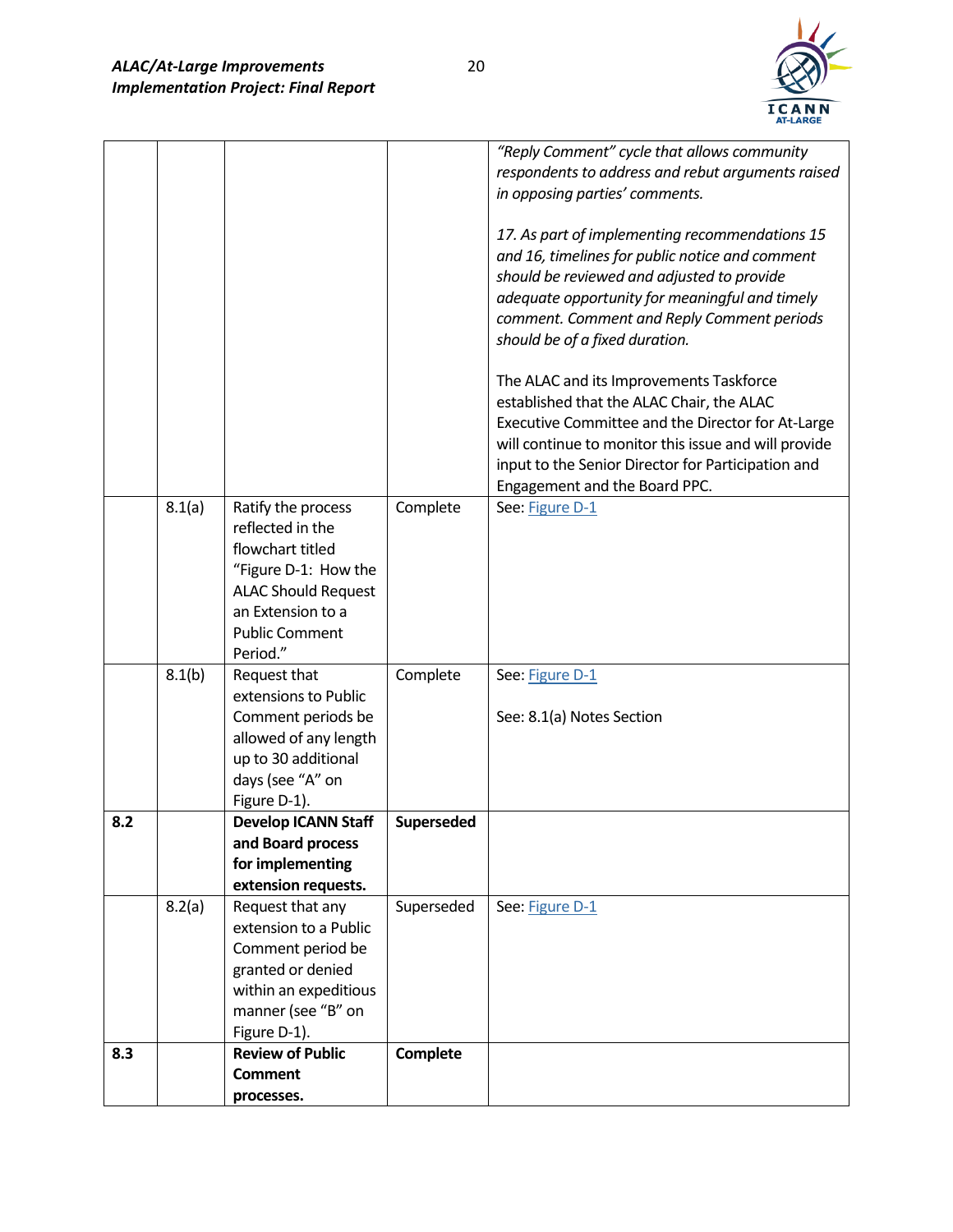

| 8.3(a) | Recommend the<br>establishment of a<br><b>Policy Scheduling</b><br>Team (PST),<br>consisting of ICANN<br>Staff, to coordinate<br>the opening of Public<br>Comment periods.                                                                                                           | Complete | The ALAC will be reviewing its policy scheduling<br>policy to include a Standing Committee as opposed<br>to a PSC.<br>The PST should:<br>.Be comprised of an ICANN Staff member assigned<br>to each SO/AC and the Language Services<br>Manager; and<br>•Maintain a publicly available Policy Comment<br>Schedule (PCS), which tracks upcoming Public<br>Comment periods, in order to (a) avoid many such<br>periods opening around the same time, (b) allow<br>the ACs and SOs to better plan their time and (c)<br>allow better planning for needed translations.<br>(For each upcoming Public Comment period, the<br>PCS should Include the policy name, a synopsis,<br>the responsible AC or SO, and tentative opening<br>date.)                                                                                                                                                                                                                                                                                       |
|--------|--------------------------------------------------------------------------------------------------------------------------------------------------------------------------------------------------------------------------------------------------------------------------------------|----------|---------------------------------------------------------------------------------------------------------------------------------------------------------------------------------------------------------------------------------------------------------------------------------------------------------------------------------------------------------------------------------------------------------------------------------------------------------------------------------------------------------------------------------------------------------------------------------------------------------------------------------------------------------------------------------------------------------------------------------------------------------------------------------------------------------------------------------------------------------------------------------------------------------------------------------------------------------------------------------------------------------------------------|
| 8.3(b) | Establish a standing<br>committee, the<br>ALAC/At-Large Policy<br><b>Review Committee</b><br>(PRC), responsible for<br>advising the ALAC of<br>actions needed<br>regarding upcoming<br>PCs policy issues, as<br>well as policy issues<br>not on the PCs but of<br>At-Large interest. | Complete | See: Figure D-2<br>The ALAC will be reviewing its scheduling policy to<br>include a Standing Committee as opposed to a PSC.<br>The specific responsibilities of the PRC should<br>include advising the ALAC as early as possible of:<br>• ALAC comments needed in response to upcoming<br>Policy Comment periods;<br>• At-Large community briefings, documentation or<br>translations needed for upcoming Policy<br>Comment periods;<br>. The degree of interest that the RALOs and ALSes<br>have in the ALAC's submitting comments during<br>Policy Comment periods;<br>• Issues and other concerns relevant to end users<br>that are <i>not</i> on the PCs but that RALOs and ALSes<br>are interested in bringing to ICANN's attention.<br>In order to perform its function, the PRC should be<br>comprised of:<br>. The Chair and Secretariat of each RALO;<br>• At least two more members from each RALO;<br>• The ALAC Rapporteur; and<br>. The ALAC Liaisons to the various ACs, SOs and<br>cross-constituency WGs. |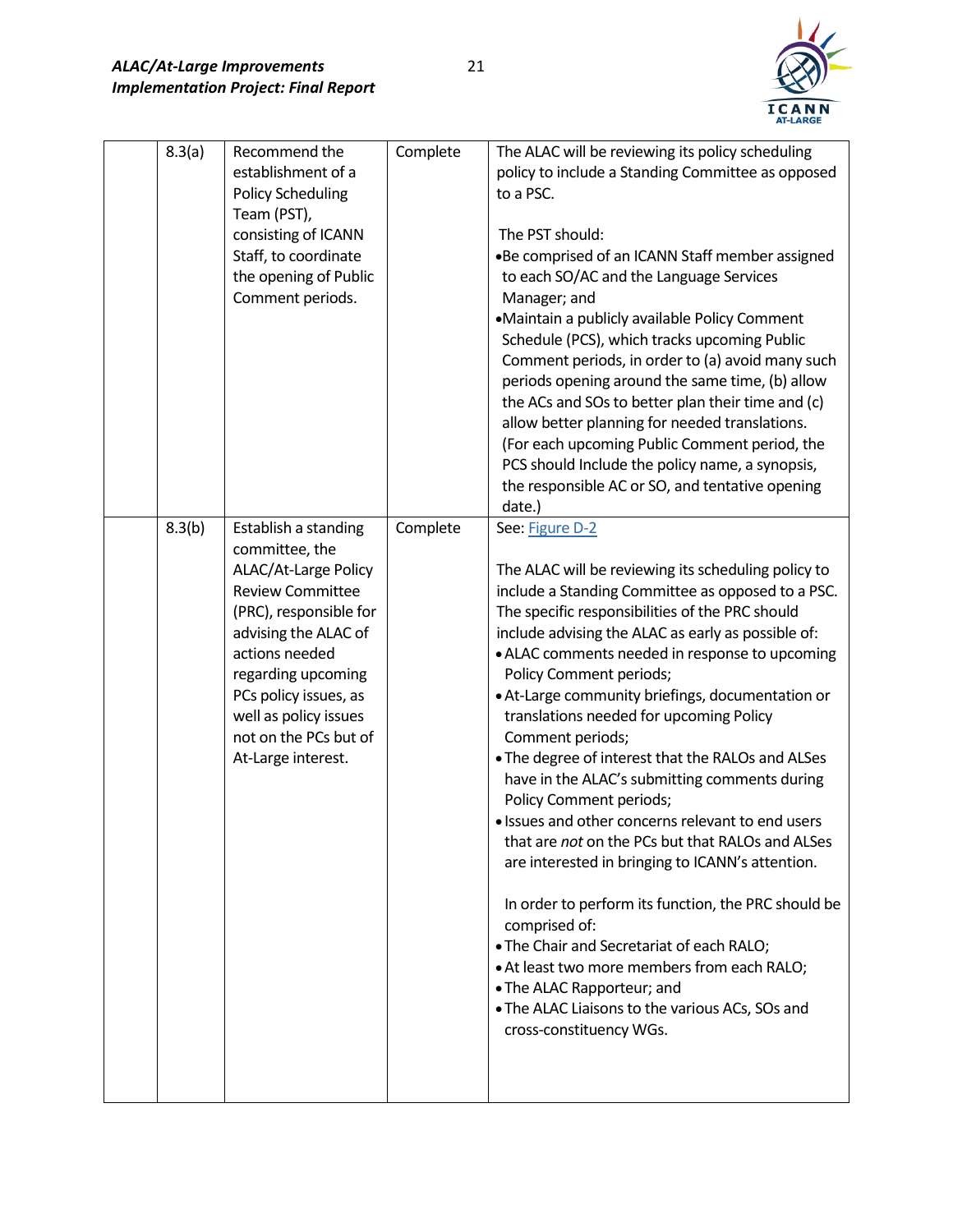

| 8.4 |        | <b>Review measures to</b><br>make policy<br>development<br>activities across<br><b>ICANN's</b><br>communities more<br>accessible. Propose<br>measures for<br>community review.                                                        | <b>Complete</b>                 | See: 8.1 Notes section                                                                                                                                                                                                                                                                           |
|-----|--------|---------------------------------------------------------------------------------------------------------------------------------------------------------------------------------------------------------------------------------------|---------------------------------|--------------------------------------------------------------------------------------------------------------------------------------------------------------------------------------------------------------------------------------------------------------------------------------------------|
| 9.1 |        | <b>Interim measures</b><br>(near term).                                                                                                                                                                                               | <b>Watching</b><br><b>Brief</b> | This task is no longer relevant due to<br>improvements in ICANN's translation services<br>since the ALAC Review Final Report and the<br>imminent release of ICANN's new Language<br>Services Policy. Responsibility for this watching<br>brief has been allocated to the Executive<br>Committee. |
|     | 9.1(a) | Build into At-Large's<br>consideration of<br>ICANN policy issues<br>(open Policy Forums)<br>more and earlier<br>translation of<br>relevant materials.                                                                                 | Watching<br><b>Brief</b>        | This task is no longer relevant due to<br>improvements in ICANN's translation services since<br>the ALAC Review Final Report and the imminent<br>release of ICANN's new Language Services Policy.<br>Responsibility for this watching brief has been<br>allocated to the Executive Committee.    |
| 9.2 |        | Adoption of a<br><b>Translation Policy.</b>                                                                                                                                                                                           | <b>Watching</b><br><b>Brief</b> | See: ALAC Statement on the DRAFT - ICANN<br><b>Language Services Policy and Procedures</b><br>See: At-Large Policy Development Page<br>Responsibility for this watching brief has been<br>allocated to the Executive Committee.                                                                  |
|     | 9.2(a) | Review ICANN's new<br>Language Services<br>Policy (once<br>available) and<br>request that Policy<br>Staff in support of the<br>ALAC do the same,<br>focusing on At-Large<br>needs, particularly<br>related to ICANN<br>policy issues. | Watching<br><b>Brief</b>        | See: 9.2 Notes section                                                                                                                                                                                                                                                                           |
| 9.3 |        | <b>Implementation of</b><br><b>Translation Policy (by</b><br><b>Public Participation</b><br>Committee).                                                                                                                               | <b>Watching</b><br><b>Brief</b> | See: 9.2 Notes section                                                                                                                                                                                                                                                                           |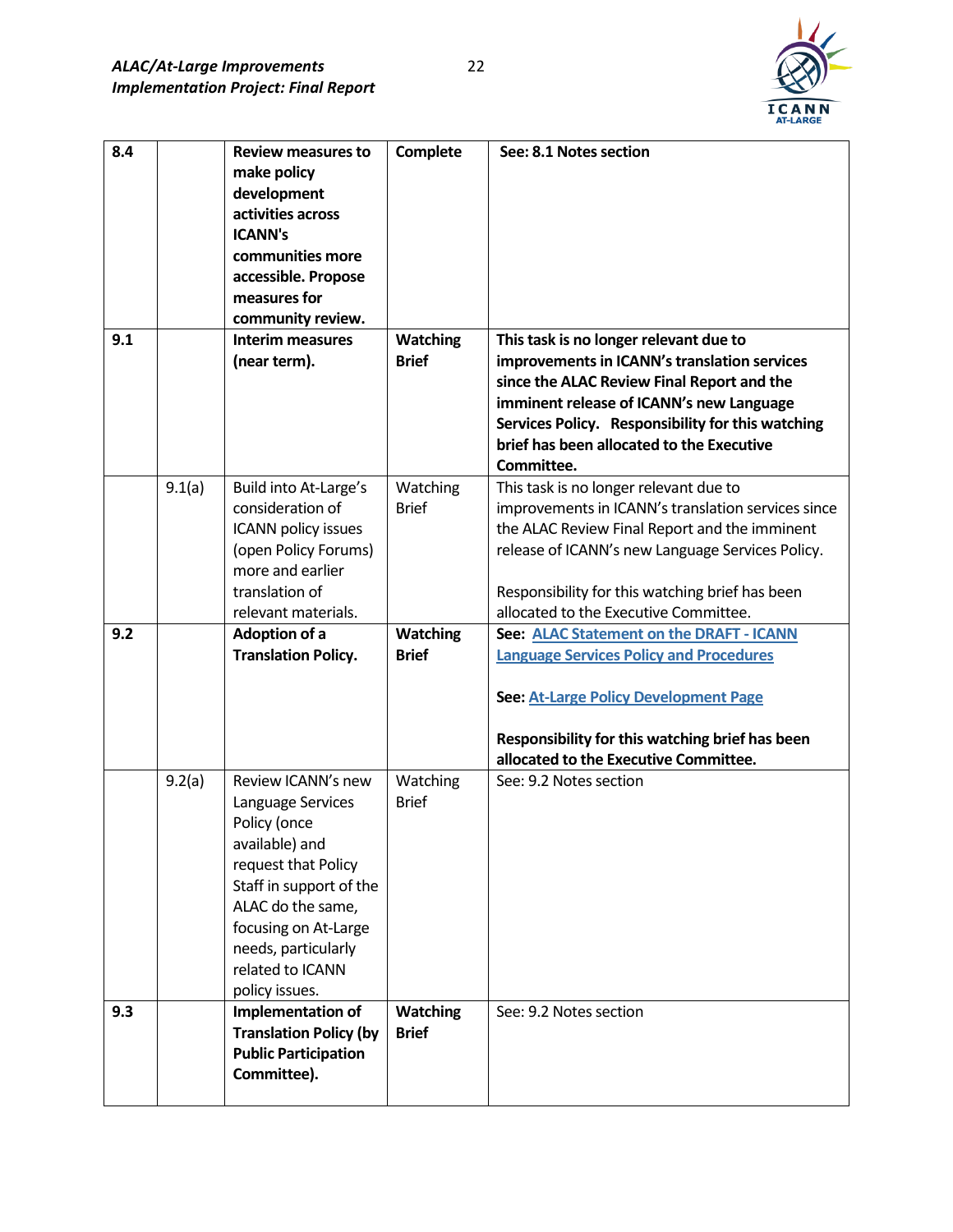

| 10.1 |         | The ALAC is the<br>primary ICANN home<br>for the voice and<br>concerns of the<br>individual Internet<br>user.                                                                                                                               | Complete | See: ICANN Public Comment - Proposed ICANN<br><b>Bylaw Revisions Regarding the ALAC</b><br>The At-Large Advisory Committee (ALAC) is the<br>primary organizational home within ICANN for<br>individual Internet users. The role of the ALAC shall<br>be to consider and provide advice on the activities<br>of ICANN, insofar as they relate to the interests of<br>the individual Internet users. This includes policies<br>created through ICANN's Supporting Organizations,<br>as well as the many other issues for which<br>community input and advice is appropriate. The<br>ALAC, which plays an important role in ICANN's<br>accountability mechanisms, also coordinates some<br>of ICANN's outreach to individual Internet users. |
|------|---------|---------------------------------------------------------------------------------------------------------------------------------------------------------------------------------------------------------------------------------------------|----------|-------------------------------------------------------------------------------------------------------------------------------------------------------------------------------------------------------------------------------------------------------------------------------------------------------------------------------------------------------------------------------------------------------------------------------------------------------------------------------------------------------------------------------------------------------------------------------------------------------------------------------------------------------------------------------------------------------------------------------------------|
|      | 10.1(a) | Submit to the Board<br>the following revision<br>to ICANN Bylaws<br>XI.2.4.a, drafted in<br>collaboration with<br>ICANN Legal.                                                                                                              | Complete | See: 10.1 Notes section                                                                                                                                                                                                                                                                                                                                                                                                                                                                                                                                                                                                                                                                                                                   |
| 11.1 |         | <b>Statement from the</b><br><b>ICANN Board that</b><br>clearly recognizes<br>At-Large as primary<br><b>ICANN home of</b><br>individual Internet<br>users and clarifies<br>relationship between<br>the ALAC and<br><b>GNSO's User Home.</b> | Complete | The At-Large Advisory Committee (ALAC) is the<br>primary organizational home within ICANN for<br>individual Internet users. The role of the ALAC shall<br>be to consider and provide advice on the activities<br>of ICANN, insofar as they relate to the interests of<br>the individual Internet users. This includes policies<br>created through ICANN's Supporting Organizations,<br>as well as the many other issues for which<br>community input and advice is appropriate. The<br>ALAC, which plays an important role in ICANN's<br>accountability mechanisms, also coordinates some<br>of ICANN's outreach to individual Internet users.<br>See: ICANN Public Comment - Proposed ICANN<br><b>Bylaw Revisions Regarding the ALAC</b> |
|      | 11.1(a) | Submit to the Board<br>the following revision<br>to ICANN Bylaws<br>XI.2.4.a, drafted in<br>collaboration with<br>Legal:                                                                                                                    |          | See: 11.1 Notes section                                                                                                                                                                                                                                                                                                                                                                                                                                                                                                                                                                                                                                                                                                                   |
|      | 11.1(b) | Submit to the Board<br>the following<br>revisions to <b>ICANN</b><br>Bylaws XI.2.4.j,                                                                                                                                                       | Complete | See: ICANN Public Comment - Proposed ICANN<br><b>Bylaw Revisions Regarding the ALAC</b><br>See: 1.1(b) Notes section                                                                                                                                                                                                                                                                                                                                                                                                                                                                                                                                                                                                                      |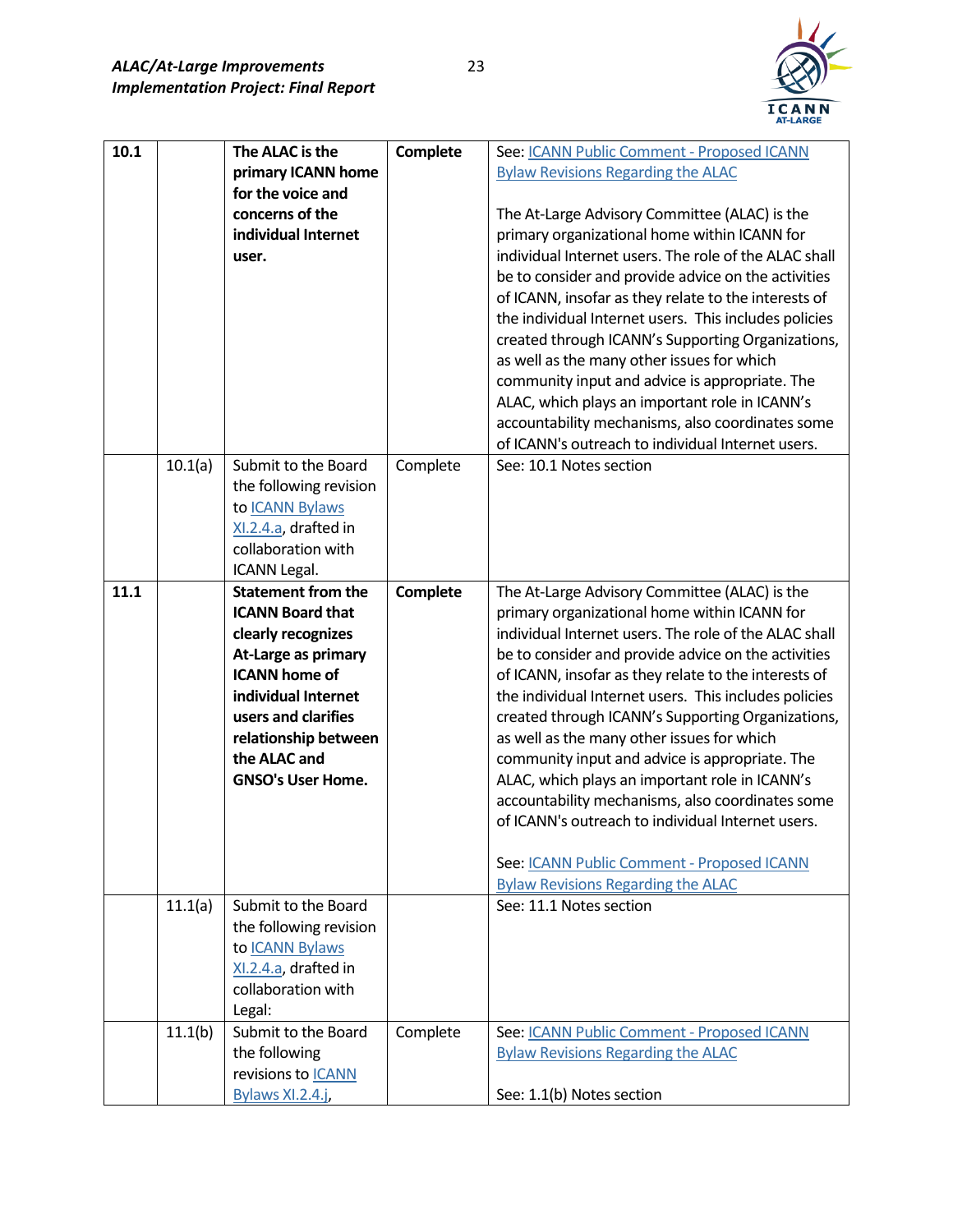

|      |         | drafted in<br>collaboration with |                        |                                                       |
|------|---------|----------------------------------|------------------------|-------------------------------------------------------|
|      |         | Legal:                           |                        |                                                       |
| 12.1 |         | At-Large outreach to             | <b>Complete</b>        | See: At-Large Consumer Document 2012                  |
|      |         | consumer                         |                        | Workspace which includes a copy of the document       |
|      |         | representatives.                 |                        | entitled "ICANN and the At-Large Community: Join      |
|      |         |                                  |                        | us to Help Protect Consumers on the Internet".        |
|      |         |                                  |                        |                                                       |
|      |         |                                  |                        | Allocated to the Policy Staff in support of the ALAC, |
|      |         |                                  |                        | ALAC, Regional Leadership, ALSes, and other           |
|      |         |                                  |                        | relevant parties to ensure that the system is able to |
|      |         |                                  |                        | cope with the changing landscape of the consumer      |
|      |         |                                  |                        | issues                                                |
|      | 12.1(a) | Create and maintain              | Complete               | See: At-Large Consumer Document 2012                  |
|      |         | a consumer outreach              |                        | Workspace                                             |
|      |         | document for use by              |                        |                                                       |
|      |         | At-Large in its                  |                        | See: WT D's proposed consumer recruitment             |
|      |         | outreach efforts                 |                        | document, Defending Consumers on the Internet.        |
|      |         | aimed at getting                 |                        |                                                       |
|      |         | consumer                         |                        |                                                       |
|      |         | organizations                    |                        |                                                       |
|      |         | involved in ICANN.               |                        |                                                       |
| 12.2 |         | <b>GNSO outreach to</b>          | Watching               | Responsibility for this watching brief has been       |
|      |         | consumer                         | Brief/                 | allocated to the Executive Committee.                 |
|      |         | representatives.                 | Ongoing<br>Interaction |                                                       |
|      |         |                                  | with other             |                                                       |
|      |         |                                  | <b>ICANN</b>           |                                                       |
|      |         |                                  | Processes              |                                                       |
| 13.1 |         | <b>Review the</b>                | Complete               |                                                       |
|      |         | ALAC's/At-Large's                |                        |                                                       |
|      |         | <b>Policy Advice</b>             |                        |                                                       |
|      |         | <b>Development</b>               |                        |                                                       |
|      |         | processes and                    |                        |                                                       |
|      |         | propose measures to              |                        |                                                       |
|      |         | reduce barriers.                 |                        |                                                       |
|      | 13.1(a) | Ratify the process               | Complete               | See: ICANN Public Participation Committee             |
|      |         | reflected in the                 |                        |                                                       |
|      |         | flowchart titled                 |                        | See: Figure D-1                                       |
|      |         | "Figure D-1: How the             |                        |                                                       |
|      |         | <b>ALAC Should Request</b>       |                        | Establish a standing committee, the ALAC/At-Large     |
|      |         | an Extension to a                |                        | Policy Review Committee (PRC), responsible for        |
|      |         | <b>Public Comment</b>            |                        | advising the ALAC of actions needed regarding         |
|      |         | Period" by which the             |                        | upcoming PCS policy issues, as well as policy issues  |
|      |         | ALAC could request               |                        | not on the PCS but of At-Large interest. The          |
|      |         | that a Public                    |                        | working of the PCS is depicted in the flowchart       |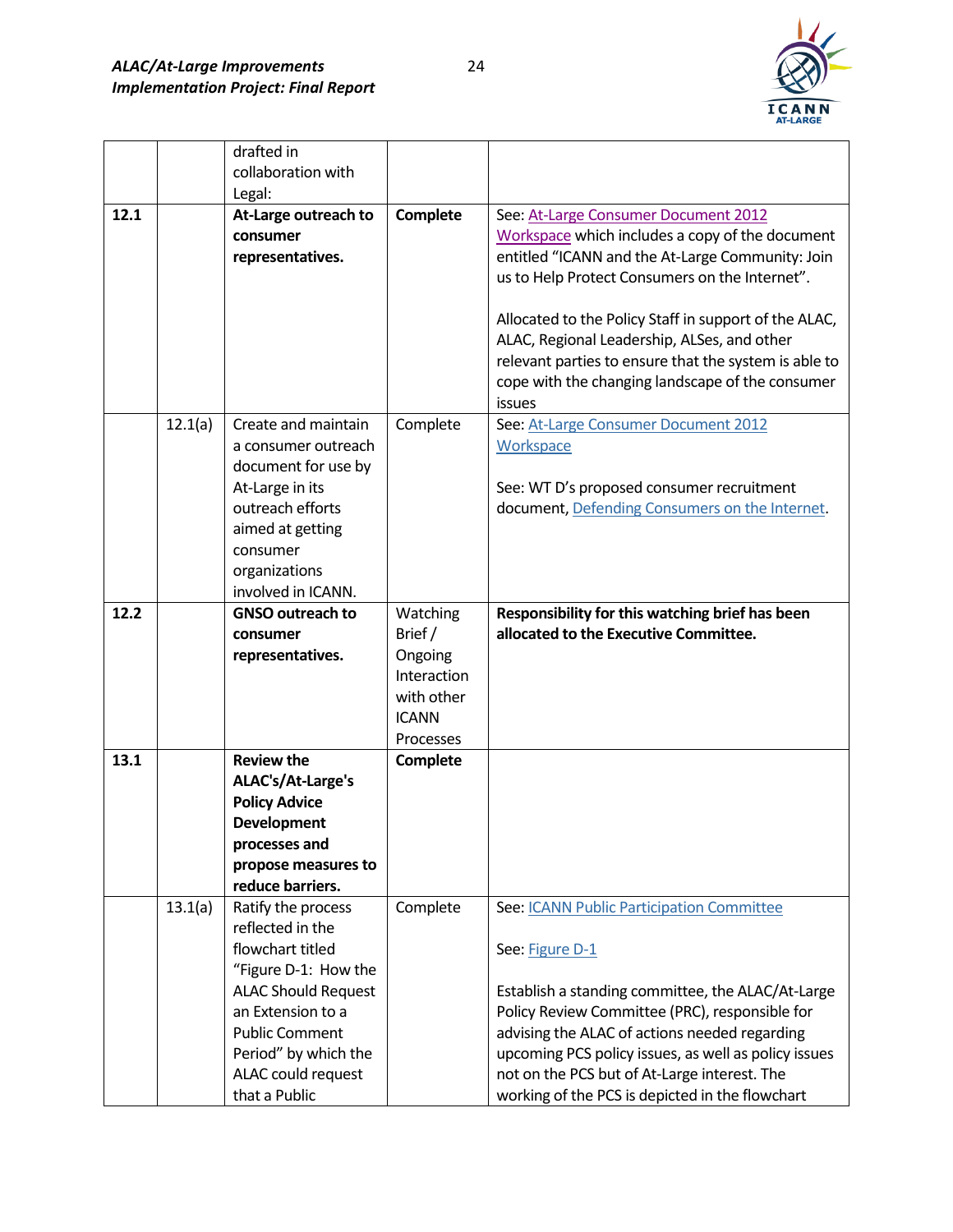

|         | Comment (PC) period      |            | titled "ALAC/At-Large                               |
|---------|--------------------------|------------|-----------------------------------------------------|
|         | be extended.             |            | Complete                                            |
| 13.1(b) | Request that             | Superseded | This sub-task was superseded as it subject to       |
|         | extensions to Public     |            | change in ICANN's Public Participation Committee.   |
|         | Comment periods be       |            |                                                     |
|         | allowed of any length    |            | See: Figure D-1                                     |
|         | up to 30 additional      |            |                                                     |
|         | days (see "A" on         |            |                                                     |
|         | Figure D-1).             |            |                                                     |
| 13.1(c) | Request that any         | Superseded | This sub-task was superseded as it subject to       |
|         | extension request to     |            | change in ICANN's Public Participation Committee.   |
|         | a Public Comment         |            |                                                     |
|         | period be granted or     |            | See: Figure D-1                                     |
|         | denied within 24         |            |                                                     |
|         | hours (see "B" on        |            |                                                     |
|         | Figure D-1).             |            |                                                     |
| 13.1(d) | Recommend the            | Complete   | The Policy Staff provide one another with weekly    |
|         | establishment of a       |            | updates on the policy updates of the ACs/SOs that   |
|         | <b>Policy Scheduling</b> |            | they each support.                                  |
|         | Team (PST),              |            |                                                     |
|         | consisting of ICANN      |            | The PST should:                                     |
|         | Staff, to coordinate     |            | • Be comprised of an ICANN Staff member             |
|         | the opening of Public    |            | assigned to each SO/AC and the Language             |
|         | Comment periods.         |            | Services Manager; and                               |
|         |                          |            | • Maintain a publicly available Policy Comment      |
|         |                          |            | Schedule (PCS), which tracks upcoming Public        |
|         |                          |            | Comment periods, in order to (a) avoid many         |
|         |                          |            | such periods opening around the same time, (b)      |
|         |                          |            | allow the ACs and SOs to better plan their time     |
|         |                          |            | and (c) allow better planning for needed            |
|         |                          |            | translations. (For each upcoming Public             |
|         |                          |            | Comment period, the PCS should Include the          |
|         |                          |            | policy name, a synopsis, the responsible AC or      |
|         |                          |            | SO, and tentative opening date.)                    |
| 13.1(e) | Establish a standing     | Complete   | See: At-Large Meeting with ASO                      |
|         | committee, to be         |            |                                                     |
|         | known as the             |            | See: Figure D-2                                     |
|         | ALAC/At-Large Policy     |            |                                                     |
|         | <b>Review Committee</b>  |            | The working of the PCS is depicted in the flowchart |
|         | (PRC), which will be     |            | titled "ALAC/At-Large Policy Review Committee       |
|         | responsible for          |            | (PRC)" (see Figure D-2).                            |
|         | advising the ALAC of     |            |                                                     |
|         | any and all actions      |            | The specific responsibilities of the PRC should     |
|         | needed regarding         |            | include advising the ALAC as early as possible of:  |
|         | upcoming PCs policy      |            | • ALAC comments needed in response to               |
|         | issues, as well as       |            | upcoming Policy Comment periods;                    |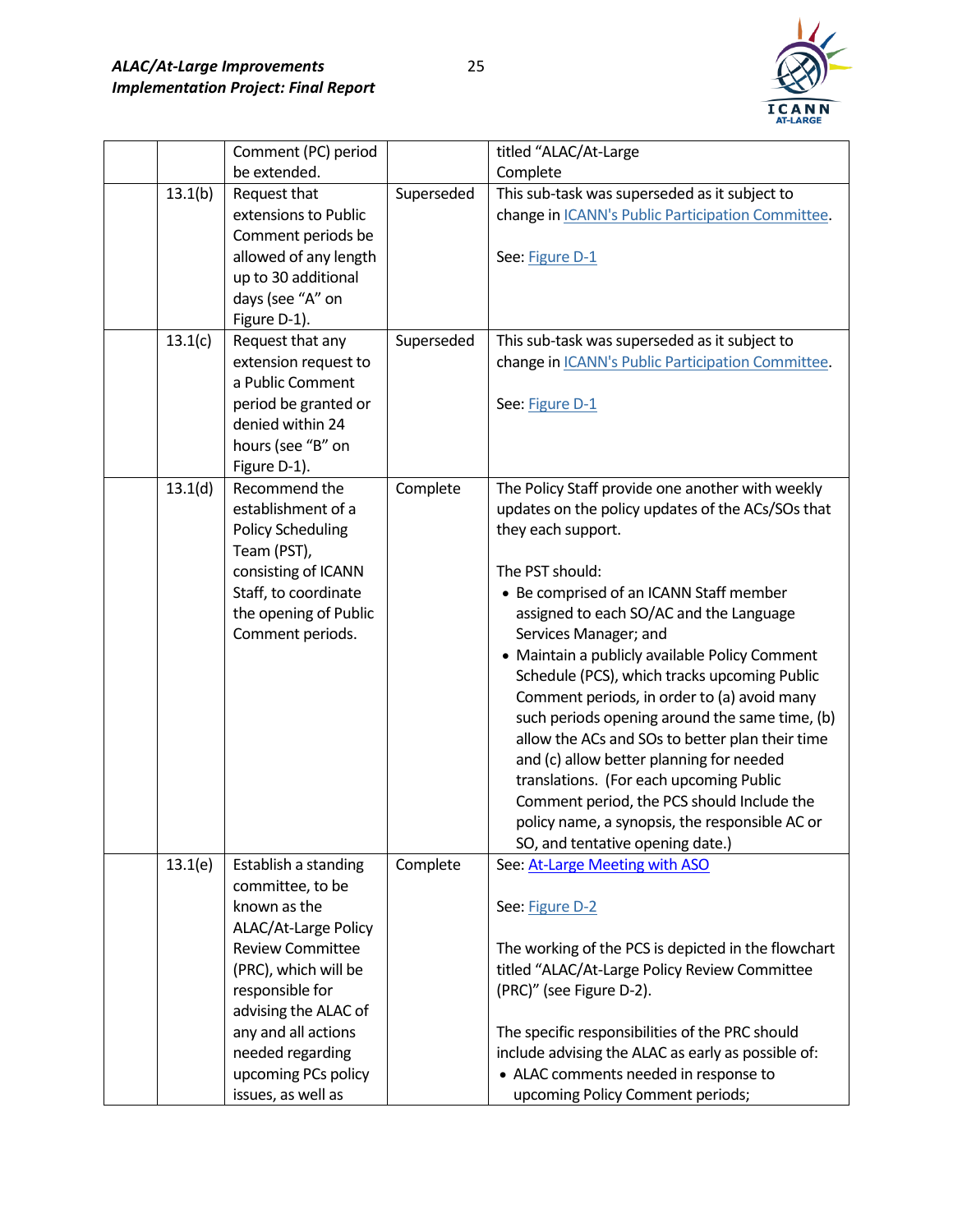

|      |         | policy issues not on<br>the PCS but of At-<br>Large interest.                                                                                                                                                                                                                                                                                                                                                             |                                                      | • At-Large community briefings, documentation or<br>translations needed for upcoming Policy<br>Comment periods;<br>• The degree of interest that the RALOs and ALSes<br>have in the ALAC's submitting comments during<br>Policy Comment periods; and<br>• Policy issues (and other concerns) relevant to<br>end users that are not on the PCS but that the<br>RALOs and ALSes are interested in bringing to<br>ICANN's attention. In order to perform its<br>function, the PRC should be comprised of:<br>• The Chair and Secretariat of each RALO;<br>• At least two additional representatives from<br>each RALO;<br>• The ALAC Rapporteur; and<br>The ALAC Liaisons to the various ACs, SOs and                                                                                                                                                                                                                                                                                                       |
|------|---------|---------------------------------------------------------------------------------------------------------------------------------------------------------------------------------------------------------------------------------------------------------------------------------------------------------------------------------------------------------------------------------------------------------------------------|------------------------------------------------------|----------------------------------------------------------------------------------------------------------------------------------------------------------------------------------------------------------------------------------------------------------------------------------------------------------------------------------------------------------------------------------------------------------------------------------------------------------------------------------------------------------------------------------------------------------------------------------------------------------------------------------------------------------------------------------------------------------------------------------------------------------------------------------------------------------------------------------------------------------------------------------------------------------------------------------------------------------------------------------------------------------|
| 13.2 | 13.1(f) | Ratify the process<br>reflected in the<br>flowchart titled<br>"ALAC/At-Large<br>Policy Advice<br>Development (PAD)<br>Process" (shown in<br>Figures D-3, D-4 and<br>D-5), by which the<br><b>ALAC</b> could<br>systematically<br>respond to Public<br>Comment periods.<br>Strengthen<br>policy-development<br>processes within the<br><b>SOs and ACs for</b><br>requesting and<br>considering the<br><b>ALAC's input.</b> | Complete<br>Superseded<br>/ Watching<br><b>Brief</b> | cross-constituency WGs.<br>See: Figure D-3<br>See: Figure D-4<br>See: Figure D-5<br>This flowchart represents a comprehensive,<br>flexible, systematic process that would replace<br>the At-Large Policy Advice Development<br>process currently in use.<br>If the final comment is ratified, the ALAC requests<br>the Policy Staff in support of the ALAC, to transmit<br>the comment to the ICANN Staff person<br>responsible for the Public Comment period.<br>• As part of the GNSO's review and revision of its<br><b>Policy Development Process (PDP) during the</b><br>last year, it now regularly requests and<br>considers the ALAC's input;<br>• The standing ALAC Liaison to the ccNSO and<br>the ccNSO liaison to the ALAC now ensure that<br>the ALAC's input is regularly sought and<br>considered in the ccNSO's PDP; and<br>• The ASO PDP, via the RIRs, is already open to<br>public input.<br>Responsibility for this watching brief has been<br>allocated to the Executive Committee. |
|      | 13.2(a) | Review current                                                                                                                                                                                                                                                                                                                                                                                                            | Superseded                                           | Responsibility for this watching brief has been                                                                                                                                                                                                                                                                                                                                                                                                                                                                                                                                                                                                                                                                                                                                                                                                                                                                                                                                                          |